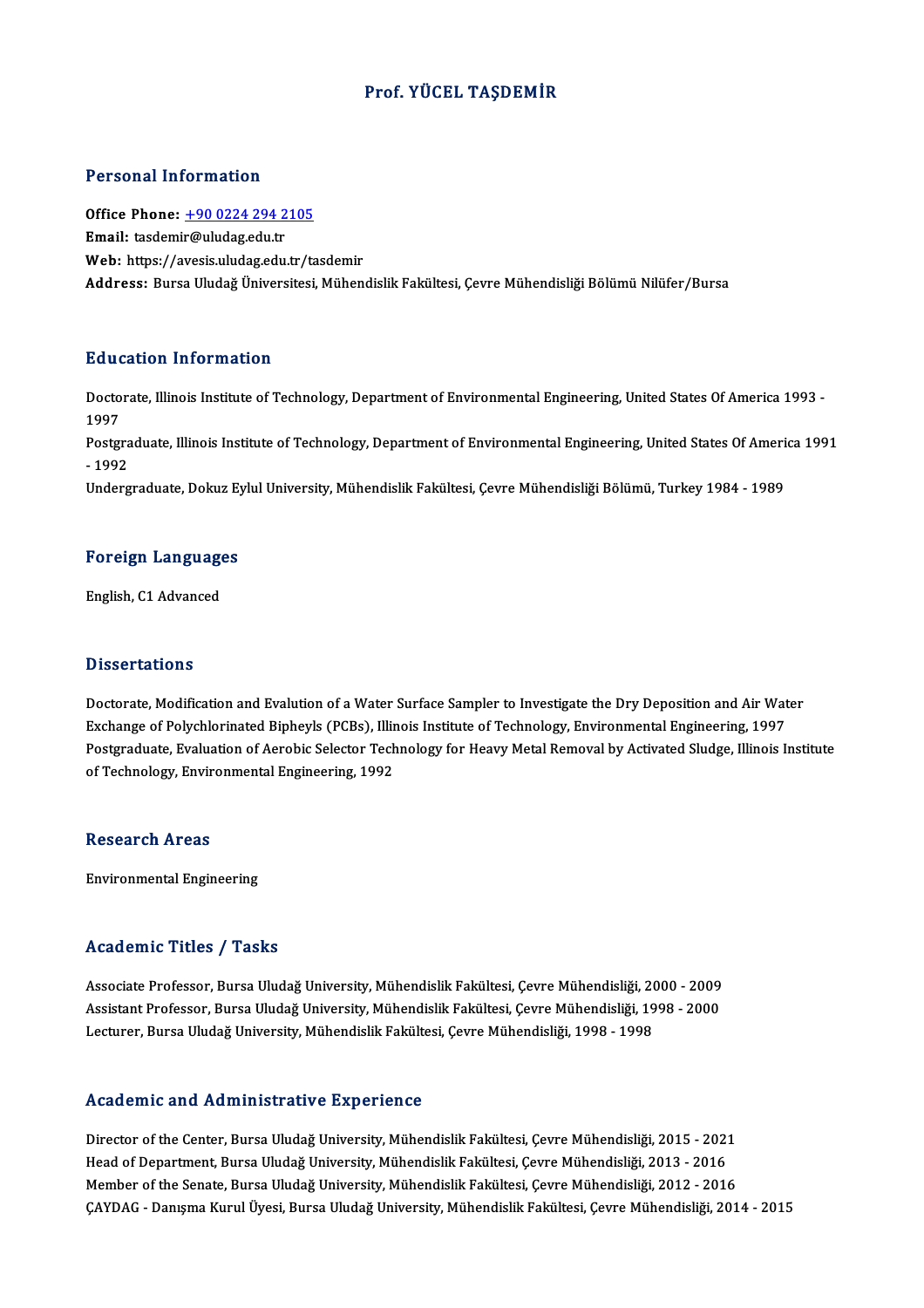Head of Department, Bursa Uludağ University, Mühendislik Fakültesi, Çevre Mühendisliği, 2012 - 2014<br>Fakülte Vänetim Kumılı Üyesi, Bursa Uludağ University, Mühendislik Fakültesi, Çevre Mühendisliği, 2012 - 2014 Head of Department, Bursa Uludağ University, Mühendislik Fakültesi, Çevre Mühendisliği, 2012 - 2014<br>Fakülte Yönetim Kurulu Üyesi, Bursa Uludağ University, Mühendislik Fakültesi, Çevre Mühendisliği, 2012 - 2014<br>Fakülte Kuru Head of Department, Bursa Uludağ University, Mühendislik Fakültesi, Çevre Mühendisliği, 2012 - 2014<br>Fakülte Yönetim Kurulu Üyesi, Bursa Uludağ University, Mühendislik Fakültesi, Çevre Mühendisliği, 2011<br>Fakülte Kurulu Üyes Fakülte Yönetim Kurulu Üyesi, Bursa Uludağ University, Mühendislik Fakültesi, Çevre Mühendisliği, 2012 - 2014<br>Fakülte Kurulu Üyesi, Bursa Uludağ University, Mühendislik Fakültesi, Çevre Mühendisliği, 2011 - 2014<br>Deputy Hea

### Courses

Control of Particulate Pollutants, Doctorate, 2021 - 2022 Hazardous Air Pollutants and Risk Assessment, Doctorate, 2021 - 2022 Air Pollution Science, Undergraduate, 2021 - 2022 Hazardous Air Pollutants and Risk Assessment, Doc<br>Air Pollution Science, Undergraduate, 2021 - 2022<br>Hava Kirliliği Meteorolojisi, Doctorate, 2017 - 2018<br>Hava Kirliliği Kontral Mühandisliği, Undergraduate Air Pollution Science, Undergraduate, 2021 - 2022<br>Hava Kirliliği Meteorolojisi, Doctorate, 2017 - 2018<br>Hava Kirliliği Kontrol Mühendisliği, Undergraduate, 2017 - 2018<br>Hava Kirliliği Undergraduate, 2017, 2019 Hava Kirliliği Meteorolojisi, Doctorate, 2017<br>Hava Kirliliği Kontrol Mühendisliği, Undergr<br>Hava Kirliliği, Undergraduate, 2017 - 2018<br>Hava Kirliliği Mühendisliği, Bostaraduate, 21 Hava Kirliliği Kontrol Mühendisliği, Undergraduate, 2013<br>Hava Kirliliği, Undergraduate, 2017 - 2018<br>Hava Kirliliği Mühendisliği, Postgraduate, 2017 - 2018<br>KİMVASALLARIN CEVRESEL HAREKETİ, Rostgraduate Hava Kirliliği, Undergraduate, 2017 - 2018<br>Hava Kirliliği Mühendisliği, Postgraduate, 2017 - 2018<br>KİMYASALLARIN ÇEVRESEL HAREKETİ, Postgraduate, 2017 - 2018<br>Endüstrivel Have Kirliliği, Postgraduata, 2017 - 2019 Hava Kirliliği Mühendisliği, Postgraduate, 2017 - 2018<br>KİMYASALLARIN ÇEVRESEL HAREKETİ, Postgraduate<br>Endüstriyel Hava Kirliliği, Postgraduate, 2017 - 2018<br>İstatistik Undergraduate, 2017 - 2019 Endüstriyel Hava Kirliliği, Postgraduate, 2017 - 2018<br>İstatistik, Undergraduate, 2017 - 2018

### Advising Theses

Advising Theses<br>Taşdemir Y., Ağaç bileşenlerinin atmosferik polihalkalı aromatik hidrokarbonların (PAH'ların) modellenmesinde<br>kullanılması, Restaraduata, A.ALIM(Student), 2020 raa vasing "risses"<br>Taşdemir Y., Ağaç bileşenlerinin atmosferik polihalk<br>kullanılması, Postgraduate, A.ALIM(Student), 2020<br>TASDEMİP Y., Determination and nossible relations kullanılması, Postgraduate, A.ALIM(Student), 2020

TAŞDEMİR Y., Determination and possible relationships of OCP levels in olive and pine components and ambient air,<br>Doctorate, A.Egemen(Student), 2020 TAŞDEMİR Y., Determination and possible relationships of OCP levels in olive and pine components and ambient air,<br>Doctorate, A.Egemen(Student), 2020<br>TAŞDEMİR Y., Biomonitoring and source identification of polychlorınated b

Doctorate, A.Egemen(Student), 2020<br>TAŞDEMİR Y., Biomonitoring and source identification of polychlormated biphenyls (PCBS<br>tree components from three different site in Bursa, Postgraduate, İ.Verim(Student), 2019<br>TASDEMİR Y. TAŞDEMİR Y., Biomonitoring and source identification of polychlormated biphenyls (PCBS) using olive tree and pine<br>tree components from three different site in Bursa, Postgraduate, İ.Verim(Student), 2019<br>TAŞDEMİR Y., Determ

tree components from three different site in Bursa, Postgraduate, İ.Verim(Student), 2019<br>TAŞDEMİR Y., Determination of seasonal and regional levels of atmospheric polychlorinated biphenyls (pcbs) using pine<br>compounds and p TAŞDEMİR Y., Determination of seasonal and regional levels of atmospheric polychlorinated biphenyls (pcbs) using<br>compounds and passive air samplers (Pass) in bursa, Postgraduate, B.Çalışkan(Student), 2017<br>TAŞDEMİR Y., Samp

compounds and passive air samplers (Pa<br>TAŞDEMİR Y., Sampling of polychlorinate<br>Postgraduate, A.Egemen(Student), 2015<br>TASDEMİR Y., Datarmination of polygyeli TAŞDEMİR Y., Sampling of polychlorinated biphenyls (PCBs) with different samplers in a semi-rural region in Burs<br>Postgraduate, A.Egemen(Student), 2015<br>TAŞDEMİR Y., Determination of polycyclic aromatic hydrocarbon (PAHs) le

Postgraduate, A.Egemen(Student), 2015<br>TAŞDEMİR Y., Determination of polycyclic aromatic hydrocarbon (PAHs) levels in trem<br>sediment and investigation of removal methods, Doctorate, G.Karaca(Student), 2013<br>TASDEMİR Y. Denosi

TAŞDEMİR Y., Determination of polycyclic aromatic hydrocarbon (PAHs) levels in treatment sludge, Nilüfer Creek<br>sediment and investigation of removal methods, Doctorate, G.Karaca(Student), 2013<br>TAŞDEMİR Y., Deposition mecha Sediment and investigation<br>TAŞDEMİR Y., Deposition<br>A.Birgül(Student), 2013<br>TASDEMİR V. Spatial and TAŞDEMİR Y., Deposition mechanisms and levels of polyaromatic hydrocarbons (PAHs) in Bursa atmosphere, Door<br>A.Birgül(Student), 2013<br>TAŞDEMİR Y., Spatial and temporal changes of polychlorinated biphenyls (PCBs) in the Bursa

A.Birgül(Student), 2013<br>TAŞDEMİR Y., Spatial and te<br>R.Oğulmuş(Student), 2012<br>TASDEMİR Y. Distributions TAŞDEMİR Y., Spatial and temporal changes of polychlorinated biphenyls (PCBs) in the Bursa soils, Postgraduate,<br>R.Oğulmuş(Student), 2012<br>TAŞDEMİR Y., Distributions of polychlorinated biphenyls (PCBs) in the air-soil interf

R Oğu<br>TAŞDI<br>2011<br>TASDI TAŞDEMİR Y., Distributions of polychlorinated biphenyls (PCBs) in the air-soil interface, Postgraduate, D.Yolsal(Stude<br>2011<br>TAŞDEMİR Y., The determination of concentrations, dry deposition and air-water exchange fluxes of

2011<br>TAŞDEMİR Y., The determination of concentrations, dry deposition and air-water exchange fluxes of polychlorinated<br>biphenyls, Doctorate, S.Sıddık(Student), 2007 TAŞDEMİR Y., The determination of concentrations, dry deposition and air-water exchange fluxes of polychic<br>biphenyls, Doctorate, S.Sıddık(Student), 2007<br>TAŞDEMİR Y., Removal of textile dyes by membrane filter application,

biphenyls, Doctorate, S.Sıddık(Student), 2007<br>TAŞDEMİR Y., Removal of textile dyes by membrane filter application, Postgraduate, N.Çevik(Student), 2006<br>TAŞDEMİR Y., Gas/particle concentration distributions and dry depositi TAŞDEMİR Y., Removal of textile dyes by membrane filter applicated at the State Concentration distributions and dry depending at mosphere, Doctorate, F.Esen(Student), 2006<br>TASDEMIR Y., Gas/particle concentration distributi TAŞDEMİR Y., Gas/particle concentration distributions and dry deposition fluxes of polycyclic aromatic hydroca<br>(PAHs) in Bursa atmosphere, Doctorate, F.Esen(Student), 2006<br>TAŞDEMİR Y., Determine sulphate concentration and

(PAHs) in Bursa atmosph<br>TAŞDEMİR Y., Determine<br>H.Günez(Student), 2005<br>TASDEMİR Y. Evolustion TAŞDEMİR Y., Determine sulphate concentration and dry deposition flux in atmosphere of Bursa, Postgraduate,<br>H.Günez(Student), 2005<br>TAŞDEMİR Y., Evaluation of classical air pollutant concentration levels in Bursa atmosphere

H.Günez(Student), 2005<br>TAŞDEMİR Y., Evaluation of classical air pollutant con<br>each other, Postgraduate, T.Erbaşlar(Student), 2005<br>TASDEMİR Y., Determination of duy denosition fluyes TAŞDEMİR Y., Evaluation of classical air pollutant concentration levels in Bursa atmosphere and their relations<br>each other, Postgraduate, T.Erbaşlar(Student), 2005<br>TAŞDEMİR Y., Determination of dry deposition fluxes of hea

each other, Postgraduate, T.Erbaşlar(Student), 2005<br>TAŞDEMİR Y., Determination of dry deposition fluxes of heavy metals in the Bursa Atmosphere, Postgraduate,<br>C.Kural(Student), 2004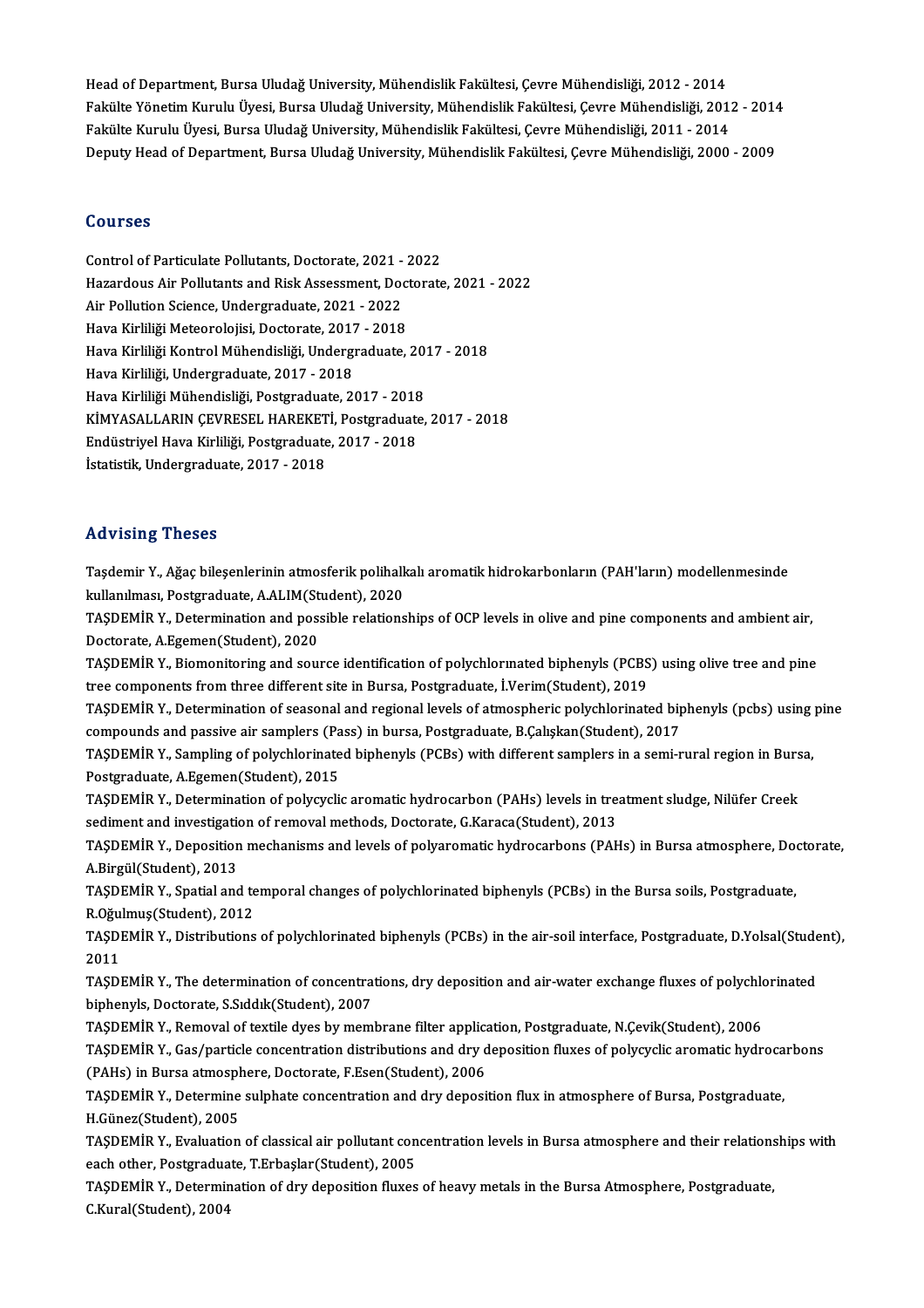TAŞDEMİR Y., Wastewaters originated from the city center of Bursa, their treatments and their effects to the Nilüfer<br>Creek Pestareduate A Giray(Student), 2002 TAŞDEMİR Y., Wastewaters originated from t<br>Creek, Postgraduate, A.Giray(Student), 2002

# Creek, Postgraduate, A.Giray(Student), 2002<br>Articles Published in Journals That Entered SCI, SSCI and AHCI Indexes

- rticles Published in Journals That Entered SCI, SSCI and AHCI Indexes<br>I. PAHs, PCBs and OCPs in olive oil during the fruit ripening period of olive fruits<br>Sakin A.E. MERT.C. TASDEMIR V SAKINA.<br>PAHs, PCBs and OCPs in olive<br>Sakin A.E., MERT C., TAŞDEMİR Y.<br>ENVIRONMENTAL CEOCHEMISTRY PAHs, PCBs and OCPs in olive oil during the fruit ripening period of oliver.<br>Sakin A. E., MERT C., TAŞDEMİR Y.<br>ENVIRONMENTAL GEOCHEMISTRY AND HEALTH, 2022 (Journal Indexed in SCI)<br>Existence of SABS CoV. 2 BNA on ambient pe Sakin A. E. , MERT C., TAŞDEMİR Y.<br>ENVIRONMENTAL GEOCHEMISTRY AND HEALTH, 2022 (Journal Indexed in SCI)<br>II. Existence of SARS-CoV-2 RNA on ambient particulate matter samples: A nationwide study in Turkey
- ENVIRONMENTAL GEOCHEMISTRY AND HEALTH, 2022 (Journal Indexed in SCI)<br>Existence of SARS-CoV-2 RNA on ambient particulate matter samples: A nationwide study in Turkey<br>Kayalar O., ARI A., Babuccu G., Konyalilar N., Dogan O., Ex<br>Ka<br>al Kayalar O., ARI A., Babuccu G., Konyalilar N., Dogan O., Can F., ALVER ŞAHİN Ü., G.<br>al.<br>SCIENCE OF THE TOTAL ENVIRONMENT, vol.789, 2021 (Journal Indexed in SCI)<br>Accumulations and temporal trands of polyablerinated binbonyl

al.<br>SCIENCE OF THE TOTAL ENVIRONMENT, vol.789, 2021 (Journal Indexed in SCI)<br>III. Accumulations and temporal trends of polychlorinated biphenyls (PCBs) in olive tree components<br>EVER SANLLC, TASDEMIR V SCIENCE OF THE TOTAL ENVIRONMENT, vol.789, 2021 (Journal Indexed in SCI)<br>Accumulations and temporal trends of polychlorinated biphenyls (PCB:<br>EKER ŞANLI G., TAŞDEMİR Y.<br>ENVIRONMENTAL GEOCHEMISTRY AND HEALTH, 2021 (Journal Accumulations and temporal trends of polychlorinated biphenyls (PCBs)<br>EKER ŞANLI G., TAŞDEMİR Y.<br>ENVIRONMENTAL GEOCHEMISTRY AND HEALTH, 2021 (Journal Indexed in SCI)<br>Lavels, distributions, and sessenal variations of polygy

- IV. Levels, distributions, and seasonal variations of polycyclic aromatic hydrocarbons (PAHs) in ENVIRONMENTAL GEOCHEMISTRY AN<br>Levels, distributions, and seasona<br>ambient air and pine components<br>CALISKAN ELEBEN S. TASDEMIR V Levels, distributions, and seaso:<br>ambient air and pine componen<br>CALISKAN ELEREN S., TASDEMİR Y.<br>ENWIDONMENTAL MONITOPINC AN CALIŞKAN ELEREN S., TAŞDEMİR Y.<br>ENVIRONMENTAL MONITORING AND ASSESSMENT, vol.193, no.5, 2021 (Journal Indexed in SCI)
- V. Characterization, source apportionment, air/plant partitioning and cancer risk assessment of ENVIRONMENTAL MONITORING AND ASSESSMENT, vol.193, no.5, 2021 (Journal Inde:<br>Characterization, source apportionment, air/plant partitioning and cancer r<br>atmospheric PAHs measured with tree components and passive air sampler Characterization, source ap<br>atmospheric PAHs measure<br>Sari M. F., Esen F., Taşdemir Y.<br>ENVIRONMENTAL PESEARCH atmospheric PAHs measured with tree components and passiver<br>Sari M. F. , Esen F., Taşdemir Y.<br>ENVIRONMENTAL RESEARCH, vol.194, 2021 (Journal Indexed in SCI)<br>Lavels of nolvehlorinated binbonyls (BCBs) in boneyboos and ENVIRONMENTAL RESEARCH, vol.194, 2021 (Journal Indexed in SCI)
- Sari M. F. , Esen F., Taşdemir Y.<br>ENVIRONMENTAL RESEARCH, vol.194, 2021 (Journal Indexed in SCI)<br>VI. Levels of polychlorinated biphenyls (PCBs) in honeybees and bee products and their evaluation<br>with ambient air concentrat Sari M.F., Esen F., Taşdemir Y.

ATMOSPHERIC ENVIRONMENT, vol.244, 2021 (Journal Indexed in SCI)

- VII. Seasonal variations of organochlorine pesticides (OCPs) in air samples during day and night periods ATMOSPHERIC ENV<br>Seasonal variatio<br>in Bursa, Turkey<br>Sank C. Tagdamir V Seasonal variation<br>in Bursa, Turkey<br>Sanlı G., Taşdemir Y.<br>Atmospherie Bollutie in Bursa, Turkey<br>Sanlı G., Taşdemir Y.<br>Atmospheric Pollution Research, vol.11, pp.2142-2153, 2020 (Journal Indexed in SCI)<br>Atmospheric concentration, course identification, and health rick assessmen
	-

- Sanlı G., Taşdemir Y.<br>Atmospheric Pollution Research, vol.11, pp.2142-2153, 2020 (Journal Indexed in SCI)<br>VIII. Atmospheric concentration, source identification, and health risk assessment of persistent organic<br>pollutants Atmospheric Pollution Research, vol.11, pp.2142-2153, 2020<br>Atmospheric concentration, source identification, and<br>pollutants (POPs) in two countries: Peru and Turkey<br>Sari M.E. Cardava Del Aguila D.A. Tacdamir V. Eean E Sari M.F., Cordova Del Aguila D.A., Taşdemir Y., Esen F. pollutants (POPs) in two countries: Peru and Turkey<br>Sari M. F. , Cordova Del Aguila D. A. , Taşdemir Y., Esen F.<br>ENVIRONMENTAL MONITORING AND ASSESSMENT, vol.192, 2020 (Journal Indexed in SCI)<br>Determination of fluves and m
- IX. Determination of fluxes and mass transfer coefficients of polychlorinated biphenyls (PCBs)<br>SAKIN A.E., TASDEMIR Y. ENVIRONMENTAL MONIT<br>Determination of fluxes<br>SAKIN A. E. , TAŞDEMİR Y.<br>ATMOSPHERIC POLLUTION Determination of fluxes and mass transfer coefficients of polychlorinated biphenyls (F<br>SAKIN A. E. , TAŞDEMİR Y.<br>ATMOSPHERIC POLLUTION RESEARCH, vol.11, no.8, pp.1379-1385, 2020 (Journal Indexed in SCI)<br>Piamonitaring and S
- X. Biomonitoring and Source Identification of Polycyclic Aromatic Hydrocarbons (PAHs) Using Pine ATMOSPHERIC POLLUTION RESEARCH, vol.11, no.8, pp.1379-1385, 202<br>Biomonitoring and Source Identification of Polycyclic Aromatic<br>Tree Components from Three Different Sites in Bursa, Turkey<br>Sori M.E., ESEN E. TASDEMIP V Tree Components from Three Different Sites in Bursa, Turkey ARCHIVES OF ENVIRONMENTAL CONTAMINATION AND TOXICOLOGY, vol.78, no.4, pp.646-657, 2020 (Journal Indexed in SCI) Sari M. F., ESEN F., TASDEMİR Y. ARCHIVES OF ENVIRONMENTAL CONTAMINATION AND TOXICOI<br>Indexed in SCI)<br>XI. PAH levels in a furniture-manufacturing city atmosphere<br>CALISVAN B. Vuguk A. TASDEMIR Y. CINDOBILY S. S.
- Indexed in SCI)<br>PAH levels in a furniture-manufacturing city at:<br>ÇALIŞKAN B., Kucuk A., TAŞDEMİR Y., CİNDORUK S. S.<br>CHEMOSPHERE vel 240, 2020 (Jaurnal Indexed in SC PAH levels in a furniture-manufacturing city atmo<br>CALISKAN B., Kucuk A., TASDEMIR Y., CINDORUK S. S.<br>CHEMOSPHERE, vol.240, 2020 (Journal Indexed in SCI)<br>Lavels of persistent excapis pollutants in pine tre CALISKAN B., Kucuk A., TASDEMIR Y., CINDORUK S. S.<br>CHEMOSPHERE, vol.240, 2020 (Journal Indexed in SCI)<br>XII. Levels of persistent organic pollutants in pine tree components and ambient air
- CİNDORUKS.S. ,SakinA.E. ,TAŞDEMİRY. ENVIRONMENTAL POLLUTION, vol.256, 2020 (Journal Indexed in SCI)
- XIII. Assessments of seasonal trend, gas-particle partitioning and deposition flux of polycyclic aromatic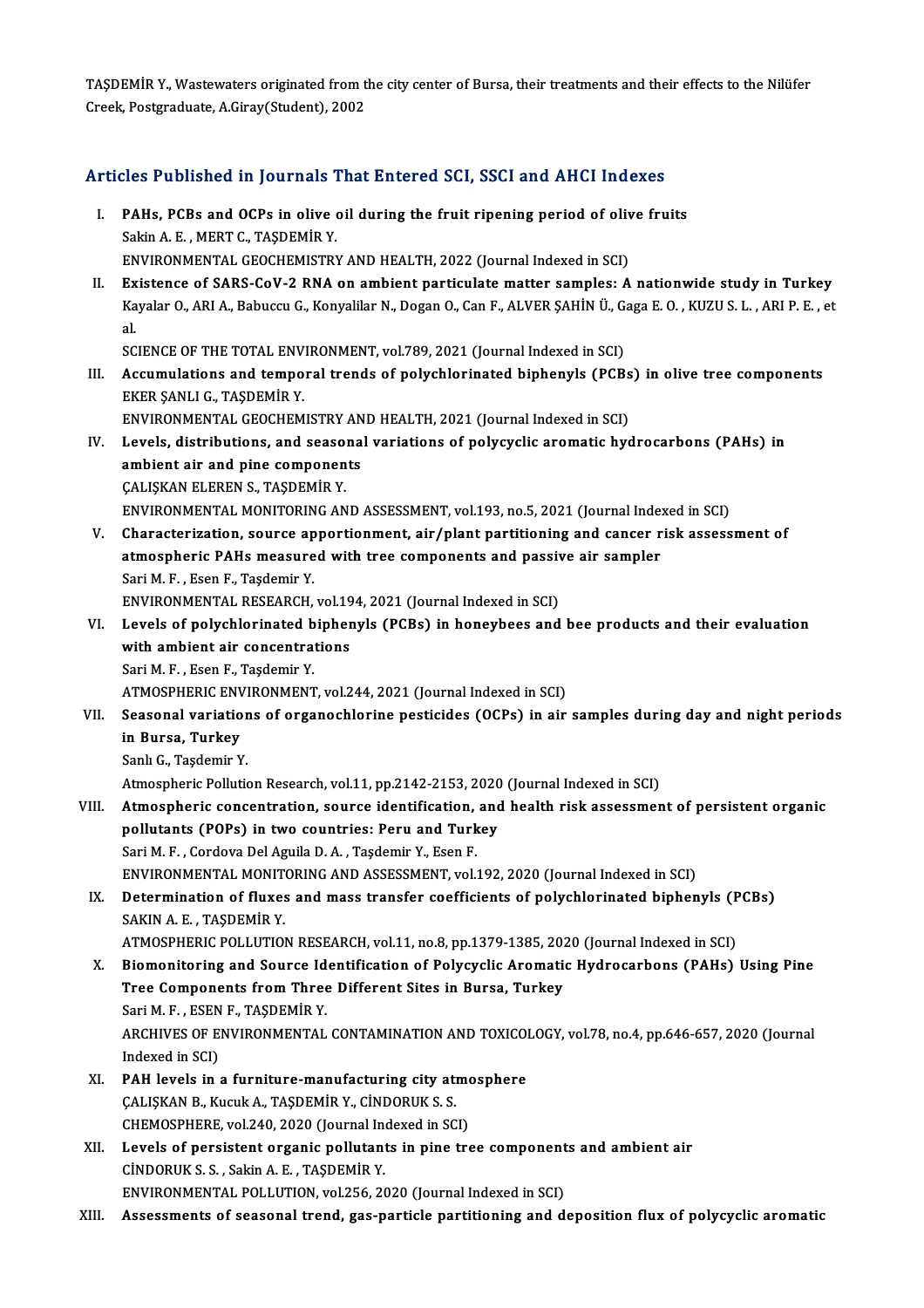## hydrocarbons at a semi-rural site<br>Feen E. Teedemin Y. Begluut V.M **hydrocarbons at a semi-rural**<br>Esen F., Taşdemir Y., Bozkurt Y. M.<br>JOUPNAL OF ENVURONMENTAL SC

hydrocarbons at a semi-rural site<br>Esen F., Taşdemir Y., Bozkurt Y. M.<br>JOURNAL OF ENVIRONMENTAL SCIENCE AND HEALTH PART A-TOXIC/HAZARDOUS SUBSTANCES &<br>ENVIRONMENTAL ENCINEERING yol 54 no.6 nn 573 591 3010 (Journal Indoved i Esen F., Taşdemir Y., Bozkurt Y. M.<br>JOURNAL OF ENVIRONMENTAL SCIENCE AND HEALTH PART A-TOXIC/HAZARDOUS SUBS<br>ENVIRONMENTAL ENGINEERING, vol.54, no.6, pp.572-581, 2019 (Journal Indexed in SCI)<br>Maior air pollutants in Burse, JOURNAL OF ENVIRONMENTAL SCIENCE AND HEALTH PART A-TOXIC/HAZARDOUS SUBSTANCES &<br>ENVIRONMENTAL ENGINEERING, vol.54, no.6, pp.572-581, 2019 (Journal Indexed in SCI)<br>XIV. Major air pollutants in Bursa, Turkey: their levels, t

ENVIRONMENTAL ENGINEERING, vol.54, no.6, pp.572-581, 2019 (Journal Indexed in SCI)<br>Major air pollutants in Bursa, Turkey: their levels, temporal changes, interactio<br>Sari M. F., Taşdemir Y., Esen F. Major air pollutants in Bursa, Turkey: their levels, temporal changes, int<br>Sari M. F., Taşdemir Y., Esen F.<br>ENVIRONMENTAL FORENSICS, vol.20, pp.182-195, 2019 (Journal Indexed in SCI)<br>Atmospharis Donosition of Orsanoshlarin

ENVIRONMENTAL FORENSICS, vol.20, pp.182-195, 2019 (Journal Indexed in SCI)

XV. Atmospheric Deposition of Organochlorine Pesticides (OCPs): Species, Levels, Diurnal and Seasonal Atmospheric Deposition<br>Fluctuations, Transfer Vel<br>EKER ŞANLI G., TAŞDEMİR Y.<br>ARCHIVES OF ENVIRONMENT

ARCHIVES OF ENVIRONMENTAL CONTAMINATION AND TOXICOLOGY, vol.75, no.4, pp.625-633, 2018 (Journal Indexed in SCI) EKER ŞANLI G.,<br>ARCHIVES OF E.<br>Indexed in SCI) ARCHIVES OF ENVIRONMENTAL CONTAMINATION AND TOXICOLOGY, vol.75, no.4, pp.625-633, 2018 (Journal<br>Indexed in SCI)<br>XVI. Evaluation and application of a passive air sampler for polycylic aromatic hydrocarbons (PAHs)<br>ESEN E. Ev

Indexed in SCI)<br><mark>Evaluation and application of</mark><br>ESEN F., Evci Y. M. , TAŞDEMİR Y.<br>JOUPNAL OF ENVIRONMENTAL S Evaluation and application of a passive air sampler for polycylic aromatic hydrocarbons<br>ESEN F., Evci Y. M. , TAŞDEMİR Y.<br>JOURNAL OF ENVIRONMENTAL SCIENCE AND HEALTH PART A-TOXIC/HAZARDOUS SUBSTANCES &<br>ENVIRONMENTAL ENCINE

ESEN F., Evci Y. M. , TAŞDEMİR Y.<br>JOURNAL OF ENVIRONMENTAL SCIENCE AND HEALTH PART A-TOXIC/HAZARDOUS SUBSTAN<br>ENVIRONMENTAL ENGINEERING, vol.52, no.10, pp.1022-1029, 2017 (Journal Indexed in SCI)<br>Effecte of compling interva JOURNAL OF ENVIRONMENTAL SCIENCE AND HEALTH PART A-TOXIC/HAZARDOUS SUBSTANCT ENVIRONMENTAL ENGINEERING, vol.52, no.10, pp.1022-1029, 2017 (Journal Indexed in SCI)<br>XVII. Effects of sampling interval on the passive air sampl

## ENVIRONMENTAL ENGINEERING, Effects of sampling interval on the passive air sampling of atmospheric PCBs levels<br>SAKIN A. E. , ESEN F., TAŞDEMİR Y.<br>JOURNAL OF ENVIRONMENTAL SCIENCE AND HEALTH PART A-TOXIC/HAZARDOUS SUBSTANCES &<br>ENVIRONMENTAL ENCINEERI SAKIN A. E. , ESEN F., TAŞDEMİR Y.<br>JOURNAL OF ENVIRONMENTAL SCIENCE AND HEALTH PART A-TOXIC/HAZARDOUS SUBS<br>ENVIRONMENTAL ENGINEERING, vol.52, no.7, pp.673-679, 2017 (Journal Indexed in SCI)<br>Determination of Atmosphania PCB

JOURNAL OF ENVIRONMENTAL SCIENCE AND HEALTH PART A-TOXIC/HAZARDOUS SUBSTANCES &<br>ENVIRONMENTAL ENGINEERING, vol.52, no.7, pp.673-679, 2017 (Journal Indexed in SCI)<br>XVIII. Determination of Atmospheric PCB Level Variations in ENVIRONMENTAL ENGINI<br>Determination of Atmo:<br>SAKIN A. E. , TAŞDEMİR Y.<br>ARCHIVES OF ENIVIRONMI Determination of Atmospheric PCB Level Variations in Continuously Collected Samples<br>SAKIN A. E. , TAŞDEMİR Y.<br>ARCHIVES OF ENVIRONMENTAL CONTAMINATION AND TOXICOLOGY, vol.71, no.2, pp.235-245, 2016 (Journal<br>Indoved in SCD.

SAKIN A. E. , TA:<br>ARCHIVES OF E<br>Indexed in SCI)<br>Monitoring of ARCHIVES OF ENVIRONMENTAL CONTAMINATION AND TOXICOLOGY, vol.71, no.2, pp.235-245, 2016 (<br>Indexed in SCI)<br>XIX. Monitoring of Long-Term Outdoor Concentrations of PAHs with Passive Air Samplers and<br>Comparison with Motocralogi

Indexed in SCI)<br>Monitoring of Long-Term Outdoor Cor<br>Comparison with Meteorological Data<br>Frigi V.M., FSEN E. TASDEMIR V Monitoring of Long-Term Out<br>Comparison with Meteorolog<br>Evci Y. M. , ESEN F., TAŞDEMİR Y.<br>ARCHIVES OF ENVIRONMENTAL

Evci Y M, ESEN F, TASDEMIR Y

Comparison with Meteorological Data<br>Evci Y. M. , ESEN F., TAŞDEMİR Y.<br>ARCHIVES OF ENVIRONMENTAL CONTAMINATION AND TOXICOLOGY, vol.71, no.2, pp.246-256, 2016 (Journal<br>Indexed in SCI) ARCHIVES OF ENVIRONMENTAL CONTAMINATION AND TOXICOLOGY, vol.71, no.2, pp.246-256, 2016 (Journa<br>Indexed in SCI)<br>XX. Polychlorinated Biphenyl (PCB) Levels in Soils near Wastewater Treatment Plants and Landfills<br>Orulmus B. TA

Indexed in SCI)<br>Polychlorinated Biphenyl (PCB) Leve<br>Ogulmus R., TAŞDEMİR Y., CİNDORUK S. S.<br>EKOLOU vel 25. no.98. nn 1.8.2916 (Journ Polychlorinated Biphenyl (PCB) Levels in Soils near W<br>Ogulmus R., TAŞDEMİR Y., CİNDORUK S. S.<br>EKOLOJI, vol.25, no.98, pp.1-8, 2016 (Journal Indexed in SCI)<br>Pemeual of polygyslis aramatis hydrosarbans (PAHs)

## Ogulmus R., TAŞDEMİR Y., CİNDORUK S. S.<br>EKOLOJI, vol.25, no.98, pp.1-8, 2016 (Journal Indexed in SCI)<br>XXI. Removal of polycyclic aromatic hydrocarbons (PAHs) from inorganic clay mineral: Bentonite.<br>Kanasa C. Baskaya H. S. EKOLOJI, vol.25, no.98, pp.1-8, 2016 (Jo<br>Removal of polycyclic aromatic hy<br>Karaca G., Baskaya H. S. , TAŞDEMİR Y.<br>Environmental ssiense and pollution re Removal of polycyclic aromatic hydrocarbons (PAHs) from inorganic clay mineral: Bentonite.<br>Karaca G., Baskaya H. S. , TAŞDEMİR Y.<br>Environmental science and pollution research international, vol.23, no.1, pp.242-52, 2016 (J

Karaca G., Baskaya H. S. , TAŞDEMİR Y.<br>Environmental science and pollution research international, vol.23, no.1, pp.242-52, 2016 (Journal Indexed in SCI<br>Expanded) Environmental science and pollution research international, vol.23, no.1, pp.242-52, 2016 (Journal Indexed in S<br>Expanded)<br>XXII. Air and seawater pollution and air-sea gas exchange of persistent toxic substances in the Aege

Expanded)<br>Air and seawater pollution and air-sea gas exchang<br>Sea: spatial trends of PAHs, PCBs, OCPs and PBDEs<br>Lammel C. Audy O. Besis A. Efstathiou C. Eleftheriadis K. Air and seawater pollution and air-sea gas exchange of persistent toxic substances in the Aegear<br>Sea: spatial trends of PAHs, PCBs, OCPs and PBDEs<br>Lammel G., Audy O., Besis A., Efstathiou C., Eleftheriadis K., Kohoutek J.,

Sea: spatial trends of PAHs, PCBs, OCPs and PBDEs<br>Lammel G., Audy O., Besis A., Efstathiou C., Eleftheriadis K., Kohoutek J., Kukucka P., Mulder M. D. , Pribylova P.,<br>Prokes R., et al.

ENVIRONMENTAL SCIENCE AND POLLUTION RESEARCH, vol.22, no.15, pp.11301-11313, 2015 (Journal Indexed in SCI) ENVIRONMENTAL SCIENCE AND POLLUTION RESEARCH, vol.<br>SCI)<br>XXIII. Celebrating Bidleman's 1988 "Atmospheric Processes"<br>Celebrating Bidleman's 1988 "Atmospheric Processes"

SCI)<br>Celebrating Bidleman's 1988 "Atmospheric Processes"<br>Galarneau E., Arey J., Atkinson R., Dachs J., Eisenreich S., Harner T., Hites R. A. , Lammel G., Lohmann R., Mackay D., Cele<br>Galar<br>et al.<br>ENVI Galarneau E., Arey J., Atkinson R., Dachs J., Eisenreich S., Harner T., Hites R. A. , Lammel G., Lohmann R., M<br>et al.<br>ENVIRONMENTAL SCIENCE & TECHNOLOGY, vol.49, no.3, pp.1235-1236, 2015 (Journal Indexed in SCI)<br>Remeval of

et al.<br>ENVIRONMENTAL SCIENCE & TECHNOLOGY, vol.49, no.3, pp.1235-1236, 2015 (Journal Indexed in SCI)<br>XXIV. Removal of polycyclic aromatic hydrocarbons (pahs) from organized industry district treatment

ENVIRONMENTAL SCIENCE & TECHNOLOGY, vol.49, no.3, pp.1235-1236, 2015 (Journal Indexed in SCI)<br>Removal of polycyclic aromatic hydrocarbons (pahs) from organized industry district treatment<br>sludges with photochemical degrada Removal of polycyclic aromatic hydrocarbons (pahs) from organized industry district treatment<br>sludges with photochemical degradation: Ambient air applications Organize sanayi bölgesi aritma<br>çamurlarindaki poliaromatik hidr sludges with photo<br>çamurlarindaki pol<br>hava uygulamalari<br>Karasa C. TASDEMin çamurlarindaki polia<br>hava uygulamalari<br>Karaca G., TAŞDEMİR Y.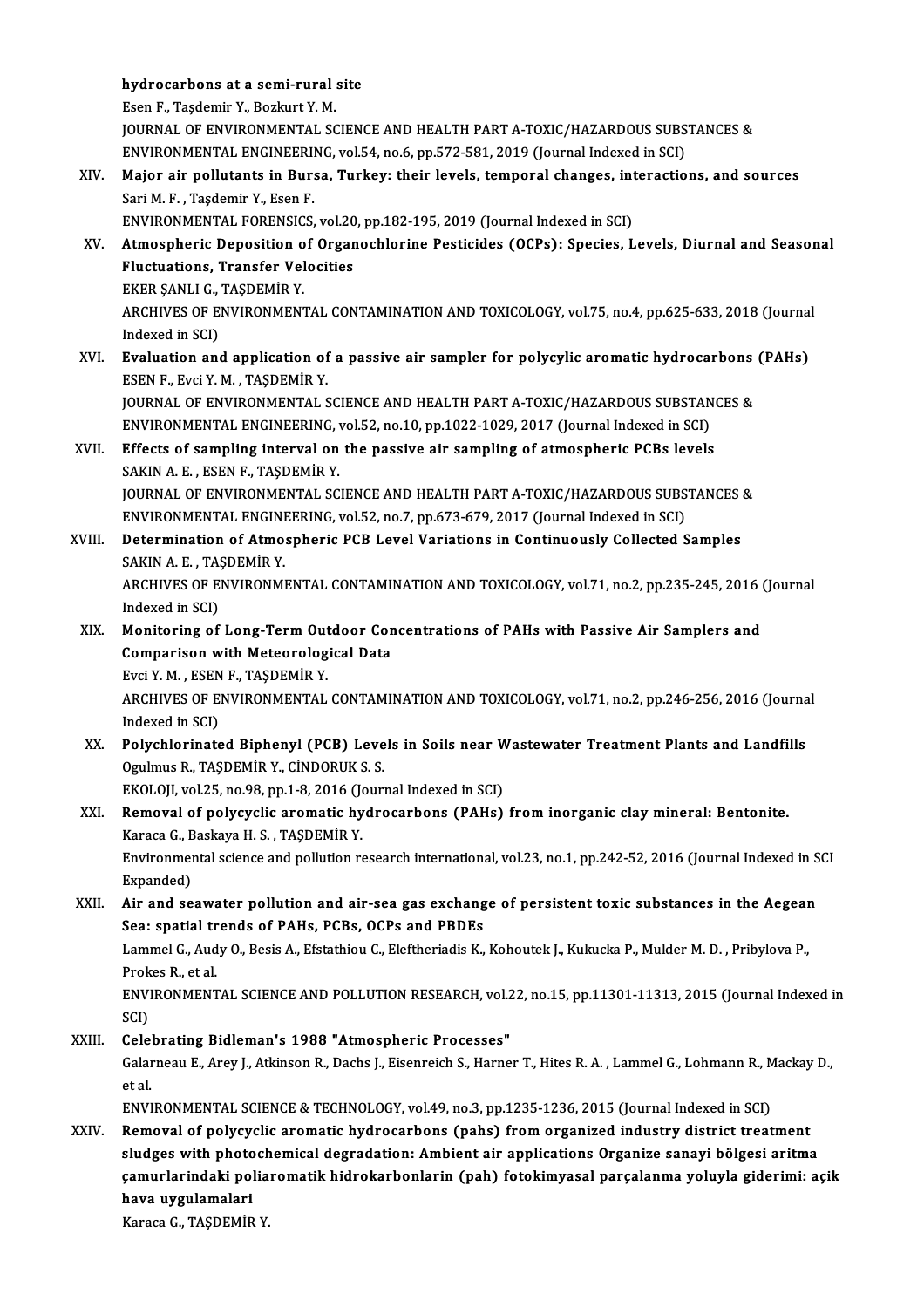Journal of the Faculty of Engineering and Architecture of Gazi University, vol.30, no.4, pp.557-565, 2015 (Journal<br>Indexed in SCL Eunonded) Journal of the Faculty of El<br>Indexed in SCI Expanded)<br>Consentrations, Ges. Pe:

Journal of the Faculty of Engineering and Architecture of Gazi University, vol.30, no.4, pp.557-565, 20:<br>Indexed in SCI Expanded)<br>XXV. Concentrations, Gas-Particle Partitioning, and Seasonal Variations of Polycyclic Aromat Indexed in SCI Expanded)<br>Concentrations, Gas-Particle Partitioni<br>Hydrocarbons at Four Sites in Turkey<br>Birgul A, TASDEMIR V **Concentrations, Gas-<br>Hydrocarbons at Fo**<br>Birgul A., TAŞDEMİR Y.<br>ARCHIVES OF ENVIRON Hydrocarbons at Four Sites in Turkey<br>Birgul A., TAŞDEMİR Y.<br>ARCHIVES OF ENVIRONMENTAL CONTAMINATION AND TOXICOLOGY, vol.68, no.1, pp.46-63, 2015 (Journal<br>Indoved in SCD. Birgul A., TAŞDE<br>ARCHIVES OF E<br>Indexed in SCI)<br>Annlication of ARCHIVES OF ENVIRONMENTAL CONTAMINATION AND TOXICOLOGY, vol.68, no.1, pp.46-63, 2015 (Journal<br>Indexed in SCI)<br>XXVI. Application of Advanced Oxidation Processes for Polycyclic Aromatic Hydrocarbons Removal from<br>Municipal Tr Indexed in SCI)<br>Application of Advanced Oxie<br>Municipal Treatment Sludge<br>Karasa C. Teedemir V Application of Adva:<br>Municipal Treatmen<br>Karaca G., Tasdemir Y.<br>Clean - Seil Air Water Municipal Treatment Sludge<br>Karaca G., Tasdemir Y.<br>Clean - Soil, Air, Water, vol.43, no.2, pp.191-196, 2015 (Journal Indexed in SCI Expanded)<br>Migration of PAHs in food industry sludge to the air during remeval by UV and Karaca G., Tasdemir Y.<br>Clean - Soil, Air, Water, vol.43, no.2, pp.191-196, 2015 (Journal Indexed in SCI Expanded)<br>XXVII. Migration of PAHs in food industry sludge to the air during removal by UV and TiO2<br>Karaca G. TASDEMiP Clean - Soil, Air, Water, v.<br>Migration of PAHs in<br>Karaca G., TAŞDEMİR Y.<br>Ssianse of the Total Env Migration of PAHs in food industry sludge to the air during removal by UV and Tit<br>Karaca G., TAŞDEMİR Y.<br>Science of the Total Environment, no.1, pp.356-361, 2014 (Journal Indexed in SCI Expanded)<br>Annligation of various mat Karaca G., TAŞDEMİR Y.<br>Science of the Total Environment, no.1, pp.356-361, 2014 (Journal Indexed in SCI Expanded)<br>XXVIII. Application of various methods for removal of polycyclic aromatic hydrocarbons from synthetic<br>ca Science of the To<br>Application of<br>solid matrices<br>Karaga G. TASDI Application of variou<br>solid matrices<br>Karaca G., TAŞDEMİR Y.<br>Environmental Teshnek solid matrices<br>Karaca G., TAŞDEMİR Y.<br>Environmental Technology (United Kingdom), vol.35, no.14, pp.1840-1850, 2014 (Journal Indexed in SCI<br>Expanded) Karaca G., TAŞDEMİR Y. Environmental Technology (United Kingdom), vol.35, no.14, pp.1840-1850, 2014 (Journal Indexed in SCI<br>Expanded)<br>XXIX. Migration of polycyclic aromatic hydrocarbons (PAHs) in urban treatment sludge to the air during<br>RAH remo Expanded)<br>Migration of polycyclic arc<br>PAH removal applications<br>Karasa C. Cinnopuk S.S. TA Migration of polycyclic aromatic hyde<br>PAH removal applications<br>Karaca G., CİNDORUK S. S. , TAŞDEMİR Y.<br>JOUPNAL OF THE AJP & WASTE MANACI PAH removal applications<br>Karaca G., CİNDORUK S. S. , TAŞDEMİR Y.<br>JOURNAL OF THE AIR & WASTE MANAGEMENT ASSOCIATION, vol.64, no.5, pp.568-577, 2014 (Journal Indexed in<br>SCD Kara<br>JOUR<br>SCI)<br>The JOURNAL OF THE AIR & WASTE MANAGEMENT ASSOCIATION, vol.64, no.5, pp.568-577, 2014 (Journal Indexe<br>SCI)<br>XXX. The investigation of atmospheric deposition distribution of organochlorine pesticides (OCPs) in<br>Turkey SCI)<br>The inv<br>Turkey<br>Cinnopi The investigation of atmos<sub>)</sub><br>Turkey<br>CİNDORUK S. S. , TAŞDEMİR Y.<br>ATMOSPUERIC ENVIRONMEN: Turkey<br>CİNDORUK S. S. , TAŞDEMİR Y.<br>ATMOSPHERIC ENVIRONMENT, vol.87, pp.207-217, 2014 (Journal Indexed in SCI) CINDORUK S. S. , TAŞDEMİR Y.<br>ATMOSPHERIC ENVIRONMENT, vol.87, pp.207-217, 2014 (Journal Indexed in SCI)<br>XXXI. Polycyclic Aromatic Hydrocarbons (PAHs) Removal Applications in the Industrial Treatment Sludge<br>weing UV and TiO ATMOSPHERIC ENVIF<br>Polycyclic Aromatic<br>using UV and TiO2<br>Karaca G. Tasdamir Y Polycyclic Aromatic<br>using UV and TiO2<br>Karaca G., Tasdemir Y.<br>JOUPNAL OF PESIDUA using UV and TiO2<br>Karaca G., Tasdemir Y.<br>JOURNAL OF RESIDUALS SCIENCE & TECHNOLOGY, vol.11, no.2, pp.65-70, 2014 (Journal Indexed in SCI)<br>Temperal and apatial variations in PAH consentrations in the sediment from the Niluf Karaca G., Tasdemir Y.<br>JOURNAL OF RESIDUALS SCIENCE & TECHNOLOGY, vol.11, no.2, pp.65-70, 2014 (Journal Indexed in SCI)<br>XXXII. Temporal and spatial variations in PAH concentrations in the sediment from the Nilufer Cree **JOURNAL OF RES**<br>Temporal and<br>Bursa, Turkey<br>Karaga G. TASDI Temporal and spatial<br>Bursa, Turkey<br>Karaca G., TAŞDEMİR Y.<br>Journal of Environment Bursa, Turkey<br>Karaca G., TAŞDEMİR Y.<br>Journal of Environmental Science and Health - Part A Toxic/Hazardous Substances and Environmental<br>Engineening vel 40 no.8 nn 900,912,2014 (Journal Indeved in SCI Eunanded). Karaca G., TAŞDEMİR Y.<br>Journal of Environmental Science and Health - Part A Toxic/Hazardous Substan<br>Engineering, vol.49, no.8, pp.900-912, 2014 (Journal Indexed in SCI Expanded)<br>Air, soil exchange of BCBs: Joyels and tempo Journal of Environmental Science and Health - Part A Toxic/Hazardous Substances and Env<br>Engineering, vol.49, no.8, pp.900-912, 2014 (Journal Indexed in SCI Expanded)<br>XXXIII. Air-soil exchange of PCBs: levels and temporal v Engineering, vol.49, no.8, pp.900-912, <br>Air-soil exchange of PCBs: levels a<br>Yolsal D., SALİHOĞLU G., TAŞDEMİR Y.<br>ENVIRONMENTAL SCIENCE AND POLL Air-soil exchange of PCBs: levels and temporal variations at two sites in Turkey<br>Yolsal D., SALİHOĞLU G., TAŞDEMİR Y.<br>ENVIRONMENTAL SCIENCE AND POLLUTION RESEARCH, vol.21, no.5, pp.3920-3935, 2014 (Journal Indexed in<br>SCD Yolsa<br>ENVI<br>SCI)<br>Sees ENVIRONMENTAL SCIENCE AND POLLUTION RESEARCH, vol.21, no.5, pp.3920-3935, 2014 (Journal Indexed in<br>SCI)<br>XXXIV. Seasonal Variations of Polychlorinated Biphenyls in Surface Soils and Air-Soil Exchange in Bursa,<br>Turkey SCI)<br>Seasona<br>Turkey<br>SAI iuoč Seasonal Variations of Polychlorinated Biphenyls in Surface Soi<br>Turkey<br>SALİHOĞLU G., TAŞDEMİR Y., SALİHOĞLU N. K. , Baskaya H. S. , AKSOY E.<br>ARCHIVES OF ENVIRONMENTAL CONTAMINATION AND TOVICOLOCY .. Turkey<br>SALİHOĞLU G., TAŞDEMİR Y., SALİHOĞLU N. K. , Baskaya H. S. , AKSOY E.<br>ARCHIVES OF ENVIRONMENTAL CONTAMINATION AND TOXICOLOGY, vol.65, no.4, pp.619-634, 2013 (Journal<br>Indexed in SCI) SALİHOĞLU G., TAŞDEMİR Y., SALİHOĞLU N. K., Baskaya H. S., AKSOY E. ARCHIVES OF ENVIRONMENTAL CONTAMINATION AND TOXICOLOGY, vol.65, no.4, pp.619-634, 2013 (Journal<br>Indexed in SCI)<br>XXXV. Effects of Temperature and Photocatalysts on Removal of Polycyclic Aromatic Hydrocarbons (PAHs) Indexed in SCI)<br>Effects of Temperature and Photo<br>from Automotive Industry Sludge<br>Kanasa C. TASDEMin v from Automotive Industry Sludge<br>Karaca G., TAŞDEMİR Y. Polycyclic Aromatic Compounds, vol.33, no.4, pp.380-395, 2013 (Journal Indexed in SCI Expanded)

XXXVI. Removal of polycyclic aromatic hydrocarbons (PAHs) fromindustrial sludges in the ambient air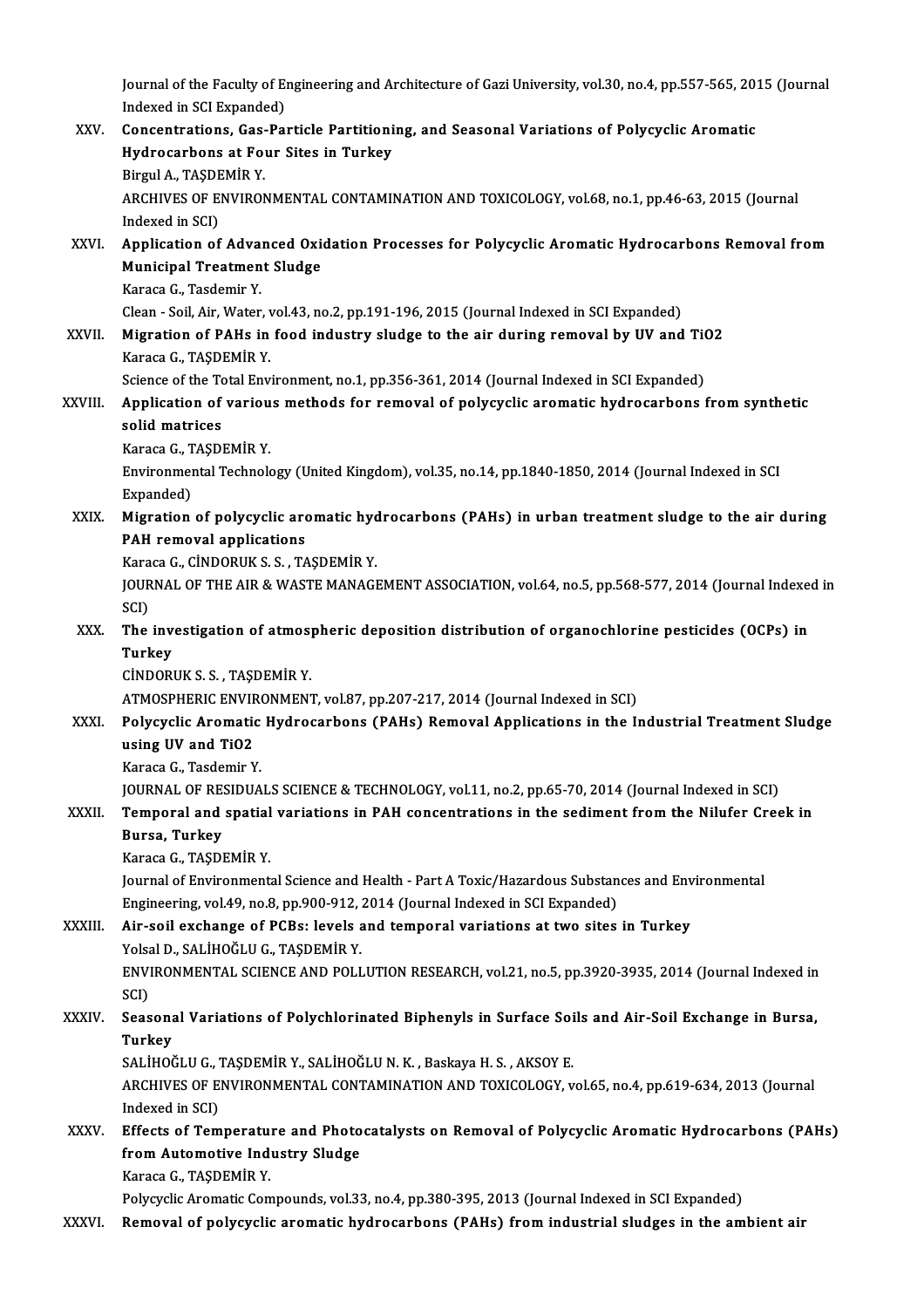|              | conditions: Automotive Industry                                                                   |
|--------------|---------------------------------------------------------------------------------------------------|
|              | Karaca G., TAŞDEMİR Y.                                                                            |
|              | Journal of Environmental Science and Health - Part A Toxic/Hazardous Substances and Environmental |
|              | Engineering, vol.48, no.8, pp.855-861, 2013 (Journal Indexed in SCI Expanded)                     |
| XXXVII.      | Air-soil exchange of PCBs: Seasonal variations in levels and fluxes with influence of equilibrium |
|              | conditions                                                                                        |
|              | TAŞDEMİR Y., SALİHOĞLU G., SALİHOĞLU N. K., Birgul A.                                             |
|              | ENVIRONMENTAL POLLUTION, vol.169, pp.90-97, 2012 (Journal Indexed in SCI)                         |
| XXXVIII.     | Removal of polycyclic aromatic hydrocarbons from municipal sludge using UV light                  |
|              | SALİHOĞLU N.K., Karaca G., SALİHOĞLU G., TAŞDEMİR Y.                                              |
|              | DESALINATION AND WATER TREATMENT, vol.44, pp.324-333, 2012 (Journal Indexed in SCI)               |
| <b>XXXIX</b> | Determination of the Sampler Type and Rainfall Effect on the Deposition Fluxes of the             |
|              | <b>Polychlorinated Biphenyls</b>                                                                  |
|              | Birgul A., TAŞDEMİR Y.                                                                            |
|              | SCIENTIFIC WORLD JOURNAL, 2012 (Journal Indexed in SCI)                                           |
| XL.          | Atmospheric wet and dry deposition of polycyclic aromatic hydrocarbons (PAHs) determined using    |
|              | a modified sampler                                                                                |
|              | Birgul A., TAŞDEMİR Y., CİNDORUK S. S.                                                            |
|              | ATMOSPHERIC RESEARCH, vol.101, pp.341-353, 2011 (Journal Indexed in SCI)                          |
| XLI.         | EFFECT OF DIETHYLAMINE ON PAH REMOVAL FROM MUNICIPAL SLUDGE UNDER UV LIGHT                        |
|              | Karaca G., TAŞDEMİR Y.                                                                            |
|              | FRESENIUS ENVIRONMENTAL BULLETIN, vol.20, pp.1777-1784, 2011 (Journal Indexed in SCI)             |
| XLII.        | Comparison of Polycyclic Aromatic Hydrocarbons Levels in Sludges from Municipal and Industrial    |
|              | <b>Wastewater Treatment Plants</b>                                                                |
|              | SALİHOĞLU N. K., Salihoglu G., Tasdemir Y., CİNDORUK S. S., Yolsal D., Ogulmus R., Karaca G.      |
|              | ARCHIVES OF ENVIRONMENTAL CONTAMINATION AND TOXICOLOGY, vol.58, no.3, pp.523-534, 2010 (Journal   |
|              | Indexed in SCI)                                                                                   |
| XLIII.       | Dynamics of atmospheric polychlorinated biphenyls (PCBs): concentrations, patterns, partitioning, |
|              |                                                                                                   |
|              | and dry deposition level estimations in a residential site of Turkey                              |
|              | CINDORUK S.S., Tasdemir Y.                                                                        |
|              | ENVIRONMENTAL MONITORING AND ASSESSMENT, vol.162, pp.67-80, 2010 (Journal Indexed in SCI)         |
| XLIV.        | Dry deposition, concentration and gas/particle partitioning of atmospheric carbazole              |
|              | ESEN F., Tasdemir Y., CİNDORUK S. S.                                                              |
|              | ATMOSPHERIC RESEARCH, vol.95, no.4, pp.379-385, 2010 (Journal Indexed in SCI)                     |
| XLV.         | Prediction of the PCB pollution in the soils of Bursa, an industrial city in Turkey               |
|              | Salihoglu G., Tasdemir Y.                                                                         |
|              | JOURNAL OF HAZARDOUS MATERIALS, vol.164, pp.1523-1531, 2009 (Journal Indexed in SCI)              |
| XLVI.        | Seasonal concentrations and partitioning of PAHs in a suburban site of Bursa, Turkey              |
|              | Vardar N., ESEN F., Tasdemir Y.                                                                   |
|              | ENVIRONMENTAL POLLUTION, vol.155, no.2, pp.298-307, 2008 (Journal Indexed in SCI)                 |
| XLVII.       | Deposition of polycyclic aromatic hydrocarbons (PAHs) and their mass transfer coefficients        |
|              | determined at a trafficked site                                                                   |
|              | Tasdemir Y., ESEN F.                                                                              |
|              | ARCHIVES OF ENVIRONMENTAL CONTAMINATION AND TOXICOLOGY, vol.55, no.2, pp.191-198, 2008 (Journal   |
|              | Indexed in SCI)                                                                                   |
| XLVIII.      | Atmospheric concentrations of PAHs, their possible sources and gas-to-particle partitioning at a  |
|              | residential site of Bursa, Turkey                                                                 |
|              | ESEN F., Tasdemir Y., Vardar N.                                                                   |
|              | ATMOSPHERIC RESEARCH, vol.88, pp.243-255, 2008 (Journal Indexed in SCI)                           |
| XLIX.        | Bulk deposition of polycyclic aromatic hydrocarbons (PAHs) in an industrial site of Turkey        |
|              | ESEN F., CİNDORUK S. S., Tasdemir Y.                                                              |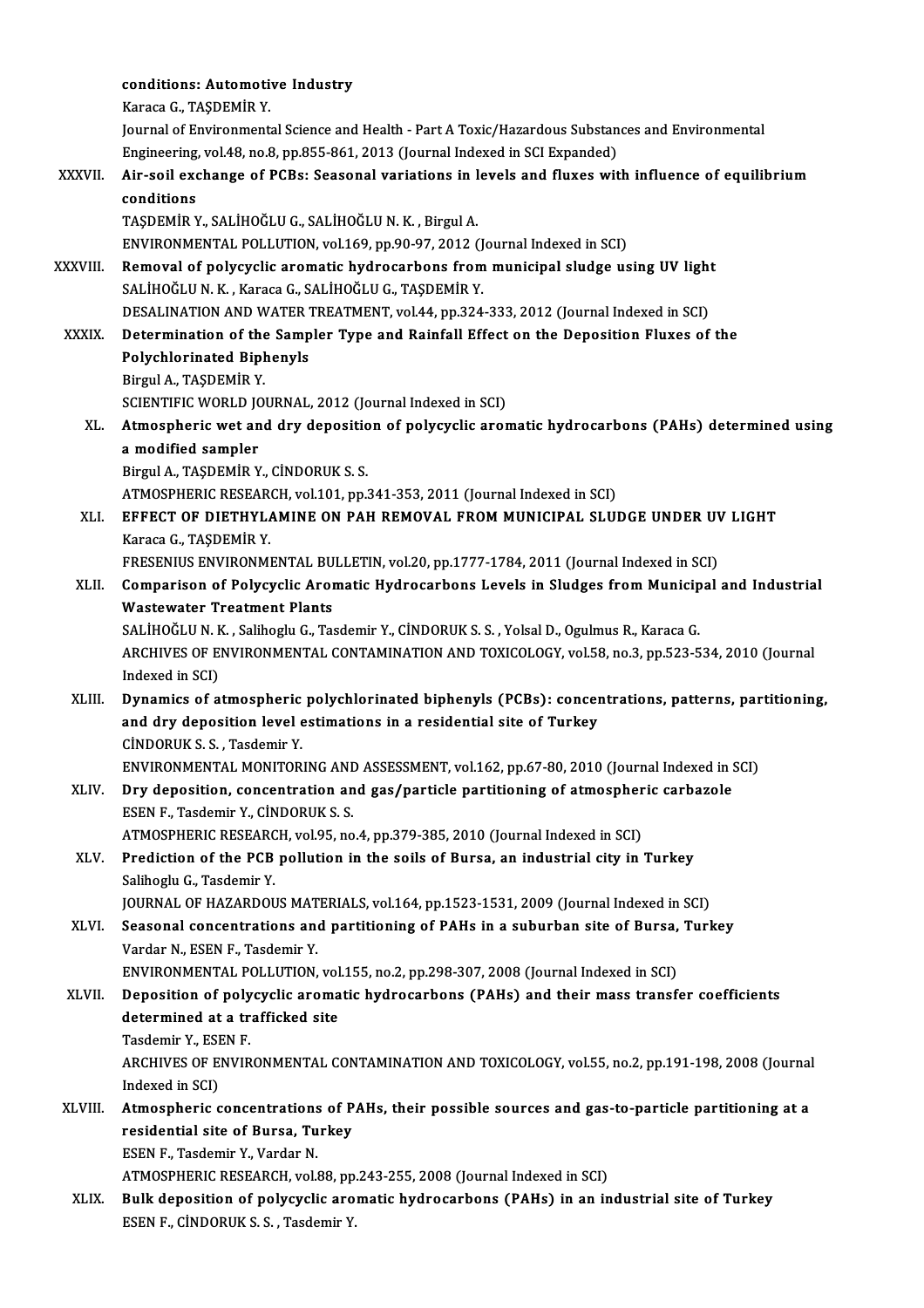ENVIRONMENTAL POLLUTION, vol.152, no.2, pp.461-467, 2008 (Journal Indexed in SCI)<br>Atmospheric gas and particle phase sensentrations of polyghlarinated binhany L. Atmospheric gas and particle phase concentrations of polychlorinated biphenyls (PCBs) in a ENVIRONMENTAL POLLUTION, vol.<br>Atmospheric gas and particle pl<br>suburban site of Bursa, Turkey<br>C<sup>INDOBUK</sub> S S. Tecdemir V</sup> suburban site of Bursa, Turkey<br>CİNDORUK S. S. . Tasdemir Y. suburban site of Bursa, Turkey<br>CİNDORUK S. S. , Tasdemir Y.<br>ENVIRONMENTAL FORENSICS, vol.9, pp.153-165, 2008 (Journal Indexed in SCI)<br>Measurement of atmospheric denosition of polychlerinated binhenyls ; LI. Measurement of atmospheric deposition of polychlorinated biphenyls and their dry deposition ENVIRONMENTAL FORENSICS, vol.9, pp.153-165, 200<br>Measurement of atmospheric deposition of poly<br>velocities in an urban/industrial site in Turkey<br>Gindoruk S. S. Fson E. Vardar N. Tecdomir V. velocities in an urban/industrial site in Turkey<br>Cindoruk S. S., Esen F., Vardar N., Tasdemir Y. JOURNAL OF ENVIRONMENTAL SCIENCE AND HEALTH PART A-TOXIC/HAZARDOUS SUBSTANCES & ENVIRONMENTAL ENGINEERING, vol.43, pp.1252-1260, 2008 (Journal Indexed in SCI) JOURNAL OF ENVIRONMENTAL SCIENCE AND HEALTH PART A-TOXIC/HAZARDOUS SUBSTANCES &<br>ENVIRONMENTAL ENGINEERING, vol.43, pp.1252-1260, 2008 (Journal Indexed in SCI)<br>LII. Treatability studies with chemical precipitation and ion e ENVIRONMENTAL ENGINEERING, vo<br>Treatability studies with chemic<br>(OID) effluent in Bursa, Turkey<br>AKAL SOLMAZ S. K., USTUNG E., B3 Treatability studies with chemical precipitation and<br>(OID) effluent in Bursa, Turkey<br>AKAL SOLMAZ S. K., ÜSTÜN G. E., Birgul A., TAŞDEMİR Y.<br>DESALINATION vol 217, pp.201,212,2007 (Journal Indo (OID) effluent in Bursa, Turkey<br>AKAL SOLMAZ S. K. , ÜSTÜN G. E. , Birgul A., TAŞDEMİR Y.<br>DESALINATION, vol.217, pp.301-312, 2007 (Journal Indexed in SCI)<br>Consentration and see (pertisle pertitioning of polyshlerinet AKAL SOLMAZ S. K. , ÜSTÜN G. E. , Birgul A., TAŞDEMİR Y.<br>DESALINATION, vol.217, pp.301-312, 2007 (Journal Indexed in SCI)<br>LIII. Concentration and gas/particle partitioning of polychlorinated biphenyls (PCBs) at an indu **DESALINATION, vol<br>Concentration and<br>at Bursa, Turkey<br>Cinderuls S. Esse** Concentration and gas/particle<br>at Bursa, Turkey<br>Cindoruk S. S. , Esen F., Tasdemir Y.<br>ATMOSPUEDIC RESEARCH vol.95 at Bursa, Turkey<br>Cindoruk S. S. , Esen F., Tasdemir Y.<br>ATMOSPHERIC RESEARCH, vol.85, pp.338-350, 2007 (Journal Indexed in SCI) Cindoruk S. S., Esen F., Tasdemir Y.<br>ATMOSPHERIC RESEARCH, vol.85, pp.338-350, 2007 (Journal Indexed in SCI)<br>LIV. Deposition of atmospheric particulate PCBs in suburban site of Turkey<br>Cindomk S. S. Tasdamin Y. ATMOSPHERIC RESEARCH,<br>Deposition of atmosphe:<br>Cindoruk S. S. , Tasdemir Y.<br>ATMOSPHEPIC RESEARCH Deposition of atmospheric particulate PCBs in suburban site of Turk<br>Cindoruk S. S. , Tasdemir Y.<br>ATMOSPHERIC RESEARCH, vol.85, pp.300-309, 2007 (Journal Indexed in SCI)<br>The determination of Tas phase dry deposition fluxes Cindoruk S. S. , Tasdemir Y.<br>ATMOSPHERIC RESEARCH, vol.85, pp.300-309, 2007 (Journal Indexed in SCI)<br>LV. The determination of gas phase dry deposition fluxes and mass transfer coefficients (MTCs) of ATMOSPHERIC RESEARCH, vol.85, pp.300-309, 2007 (Journal Indexed in SCI)<br>The determination of gas phase dry deposition fluxes and mass transfer coefficie<br>polychlorinated biphenyls (PCBs) using a modified water surface sampl The determination of ga<br>polychlorinated bipheny<br>Cindoruk S.S., Tasdemir Y.<br>SCIENCE OF THE TOTAL EN polychlorinated biphenyls (PCBs) using a modified water surface sampler (WSS)<br>Cindoruk S. S. , Tasdemir Y.<br>SCIENCE OF THE TOTAL ENVIRONMENT, vol.381, pp.212-221, 2007 (Journal Indexed in SCI)<br>Characterization of see (parti Cindoruk S. S. , Tasdemir Y.<br>SCIENCE OF THE TOTAL ENVIRONMENT, vol.381, pp.212-221, 2007 (Journal Indexed in SCI)<br>LVI. Characterization of gas/particle concentrations and partitioning of polychlorinated biphenyls<br>(PCPs) me SCIENCE OF THE TOTAL ENVIRONMENT, vol.381, p<br>Characterization of gas/particle concentratio<br>(PCBs) measured in an urban site of Turkey Characterization of gas/<br>(PCBs) measured in an<br>Cindoruk S.S., Tasdemir Y.<br>ENWIRONMENTAL POLLUT (PCBs) measured in an urban site of Turkey<br>Cindoruk S. S. , Tasdemir Y.<br>ENVIRONMENTAL POLLUTION, vol.148, no.1, pp.325-333, 2007 (Journal Indexed in SCI)<br>Urban air PAHs: Consentrations, temporal shanges and gas/partisle pa Cindoruk S. S. , Tasdemir Y.<br>ENVIRONMENTAL POLLUTION, vol.148, no.1, pp.325-333, 2007 (Journal Indexed in SCI)<br>LVII. Urban air PAHs: Concentrations, temporal changes and gas/particle partitioning at a traffic site in<br>Turke ENVIROI<br><mark>Urban</mark> a<br>Turkey<br><sup>Toodomi</sup> Urban air PAHs: C<br>Turkey<br>Tasdemir Y., Esen F.<br>ATMOSDUEDIC DESI Turkey<br>Tasdemir Y., Esen F.<br>ATMOSPHERIC RESEARCH, vol.84, no.1, pp.1-12, 2007 (Journal Indexed in SCI)<br>Day deposition fluves and deposition volositios of PAHs at an urban si Tasdemir Y., Esen F.<br>ATMOSPHERIC RESEARCH, vol.84, no.1, pp.1-12, 2007 (Journal Indexed in SCI)<br>LVIII. Dry deposition fluxes and deposition velocities of PAHs at an urban site in Turkey<br>Tecdomir V. Esen E ATMOSPHERIC RESE<br>Dry deposition flu<br>Tasdemir Y., Esen F.<br>ATMOSPHEPIC ENV. Dry deposition fluxes and deposition velocities of PAHs at an urban site in Turk<br>Tasdemir Y., Esen F.<br>ATMOSPHERIC ENVIRONMENT, vol.41, no.6, pp.1288-1301, 2007 (Journal Indexed in SCI)<br>PCP mass transfor seefficients determ Tasdemir Y., Esen F.<br>ATMOSPHERIC ENVIRONMENT, vol.41, no.6, pp.1288-1301, 2007 (Journal Indexed in SCI)<br>LIX. PCB mass transfer coefficients determined by application of a water surface sampler<br>Tasdamir Y. Odabasi M. Holson ATMOSPHERIC ENVIRONMENT, vol.41, no.6, pp.1288-1301, 2007 (Journal Indexed in SCI)<br>PCB mass transfer coefficients determined by application of a water surface san<br>Tasdemir Y., Odabasi M., Holsen T. M. PCB mass transfer coefficients determined by application of a wat<br>Tasdemir Y., Odabasi M., Holsen T. M.<br>CHEMOSPHERE, vol.66, no.8, pp.1554-1560, 2007 (Journal Indexed in SCI)<br>Ambient concentrations and gas (particle portit Tasdemir Y., Odabasi M., Holsen T. M.<br>CHEMOSPHERE, vol.66, no.8, pp.1554-1560, 2007 (Journal Indexed in SCI)<br>LX. Ambient concentrations and gas/particle partitioning of polycyclic aromatic hydrocarbons in an<br>urban site CHEMOSPHERE, vol.66, no.8, pp.1554-1560, 2007 (Journal Indexed in SCI)<br>Ambient concentrations and gas/particle partitioning of polycyclic<br>urban site in Turkey<br>Esen F., Cindoruk S. S., Tasdemir Y. Ambient concentrations and ga<br>urban site in Turkey<br>Esen F., Cindoruk S. S. , Tasdemir Y.<br>ENVIRONMENTAL EORENSICS vol urban site in Turkey<br>Esen F., Cindoruk S. S. , Tasdemir Y.<br>ENVIRONMENTAL FORENSICS, vol.7, no.4, pp.303-312, 2006 (Journal Indexed in SCI)<br>Cas phase deposition of polychlorinated binhenyls (BCBs) to a water surfe LXI. Gas-phase deposition of polychlorinated biphenyls (PCBs) to a water surface sampler<br>Tasdemir Y., Holsen T. M. ENVIRONMENTAL FOREN<br>Gas-phase deposition<br>Tasdemir Y., Holsen T. M.<br>JOUPNAL OF ENVIRONM Gas-phase deposition of polychlorinated biphenyls (PCBs) to a water surface sampler<br>Tasdemir Y., Holsen T. M.<br>JOURNAL OF ENVIRONMENTAL SCIENCE AND HEALTH PART A-TOXIC/HAZARDOUS SUBSTANCES &<br>ENVIRONMENTAL ENCINEERING yol.41 Tasdemir Y., Holsen T. M.<br>JOURNAL OF ENVIRONMENTAL SCIENCE AND HEALTH PART A-TOXIC/HAZARDOUS SUBSTAN<br>ENVIRONMENTAL ENGINEERING, vol.41, no.10, pp.2071-2087, 2006 (Journal Indexed in SCI)<br>Day denosition of sulfur containing JOURNAL OF ENVIRONMENTAL SCIENCE AND HEALTH PART A-TOXIC/HAZARDOUS SUBSTANCE<br>ENVIRONMENTAL ENGINEERING, vol.41, no.10, pp.2071-2087, 2006 (Journal Indexed in SCI)<br>LXII. Dry deposition of sulfur containing species to the wa ENVIRONMENTAL EN<br>Dry deposition of s<br>Tasdemir Y., Gunez H.<br>WATER AIR AND SOU Tasdemir Y., Gunez H.<br>WATER AIR AND SOIL POLLUTION, vol.175, pp.223-240, 2006 (Journal Indexed in SCI)

LXIII. Ambient concentration, dry deposition flux and overall deposition velocities of particulate sulfate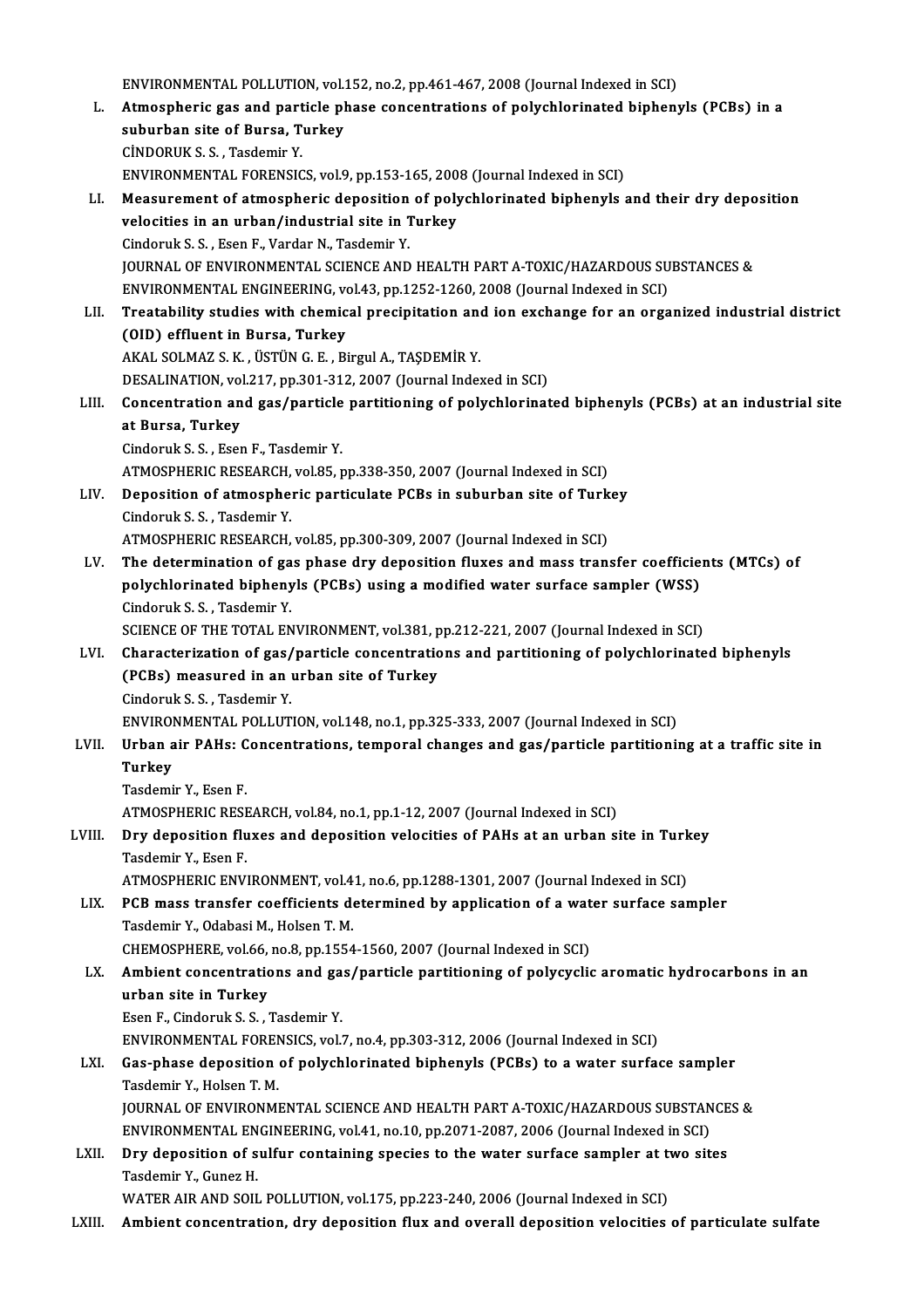|              | measured at two sites                                                                                                                               |
|--------------|-----------------------------------------------------------------------------------------------------------------------------------------------------|
|              | Tasdemir Y., Gunez H.                                                                                                                               |
|              | ATMOSPHERIC RESEARCH, vol.81, no.3, pp.250-264, 2006 (Journal Indexed in SCI)                                                                       |
| LXIV.        | Assessment of trace element concentrations and their estimated dry deposition fluxes in an urban                                                    |
|              | atmosphere                                                                                                                                          |
|              | Tasdemir Y., Kural C., Cindoruk S. S., Vardar N.                                                                                                    |
|              | ATMOSPHERIC RESEARCH, vol.81, no.1, pp.17-35, 2006 (Journal Indexed in SCI)                                                                         |
| LXV.         | Atmospheric dry deposition fluxes of trace elements measured in Bursa, Turkey                                                                       |
|              | Tasdemir Y., Kural C.                                                                                                                               |
|              | ENVIRONMENTAL POLLUTION, vol.138, no.3, pp.462-472, 2005 (Journal Indexed in SCI)                                                                   |
| LXVI.        | Monitoring of criteria air pollutants in Bursa, Turkey                                                                                              |
|              | Tasdemir Y., Cindoruk S. S., Esen F.                                                                                                                |
|              | ENVIRONMENTAL MONITORING AND ASSESSMENT, vol.110, pp.227-241, 2005 (Journal Indexed in SCI)                                                         |
| LXVII.       | Evaluation of NOx and O-3 concentrations in the atmosphere of Bursa, Turkey                                                                         |
|              | Esen F., Tasdemir Y., Cindoruk S.                                                                                                                   |
|              | ENVIRONMENTAL FORENSICS, vol.6, no.3, pp.311-317, 2005 (Journal Indexed in SCI)                                                                     |
| LXVIII.      | Measurement of particle phase dry polychlorinated biphenyls (PCBs) with deposition fluxes of a                                                      |
|              | water surface sampler                                                                                                                               |
|              | Tasdemir Y, Holsen T.                                                                                                                               |
|              | ATMOSPHERIC ENVIRONMENT, vol.39, no.10, pp.1845-1854, 2005 (Journal Indexed in SCI)                                                                 |
| LXIX.        | Measurement of the vapor phase deposition of polychlorinated bipheyls (PCBs) using a water                                                          |
|              | surface sampler                                                                                                                                     |
|              | Tasdemir Y., Odabasi M., Holsen T.                                                                                                                  |
| LXX.         | ATMOSPHERIC ENVIRONMENT, vol.39, no.5, pp.885-897, 2005 (Journal Indexed in SCI)<br>Concentrations and gas/particle partitioning of PCBs in Chicago |
|              | Tasdemir Y., Vardar N., Odabasi M., Holsen T.                                                                                                       |
|              | ENVIRONMENTAL POLLUTION, vol.131, no.1, pp.35-44, 2004 (Journal Indexed in SCI)                                                                     |
| LXXI.        | Characterization of atmospheric concentrations and partitioning of PAHs in the Chicago atmosphere                                                   |
|              | Vardar N., Tasdemir Y., Odabasi M., Noll K.                                                                                                         |
|              | SCIENCE OF THE TOTAL ENVIRONMENT, vol.327, pp.163-174, 2004 (Journal Indexed in SCI)                                                                |
| <b>LXXII</b> | Dry deposition fluxes and velocities of polychlorinated biphenyls (PCBs) associated with particles                                                  |
|              | Tasdemir Y., Odabasi M., Vardar N., Sofuoglu A., Murphy T., Holsen T.                                                                               |
|              | ATMOSPHERIC ENVIRONMENT, vol.38, no.16, pp.2447-2456, 2004 (Journal Indexed in SCI)                                                                 |
| LXXIII.      | Influence of an aerobic selector on copper and hexavalent chromium biosorption by activated                                                         |
|              | sludge                                                                                                                                              |
|              | Alkan U., Cindoruk S. S., Tasdemir Y., Colby C.                                                                                                     |
|              | JOURNAL OF CHEMICAL TECHNOLOGY AND BIOTECHNOLOGY, vol.77, no.10, pp.1141-1148, 2002 (Journal                                                        |
|              | Indexed in SCI)                                                                                                                                     |
| <b>LXXIV</b> | Temperature dependence of gas-phase polycyclic aromatic hydrocarbon and organochlorine                                                              |
|              | pesticide concentrations in Chicago air                                                                                                             |
|              | Sofuoglu A., Odabasi M., Tasdemir Y., Khalili N., Holsen T.                                                                                         |
|              | ATMOSPHERIC ENVIRONMENT, vol.35, no.36, pp.6503-6510, 2001 (Journal Indexed in SCI)                                                                 |
| <b>LXXV</b>  | Measurement of dry deposition and air-water exchange of polycyclic aromatic hydrocarbons with                                                       |
|              | the water surface sampler                                                                                                                           |
|              | Odabasi M., Sofuoglu A., Vardar N., Tasdemir Y., Holsen T.                                                                                          |
|              | ENVIRONMENTAL SCIENCE & TECHNOLOGY, vol.33, no.3, pp.426-434, 1999 (Journal Indexed in SCI)                                                         |
| <b>LXXVI</b> | Polycyclic aromatic hydrocarbons (PAHs) in Chicago air                                                                                              |
|              | Odabasi M., Vardar N., Sofuoglu A., Tasdemir Y., Holsen T.                                                                                          |
|              | SCIENCE OF THE TOTAL ENVIRONMENT, vol.227, no.1, pp.57-67, 1999 (Journal Indexed in SCI)                                                            |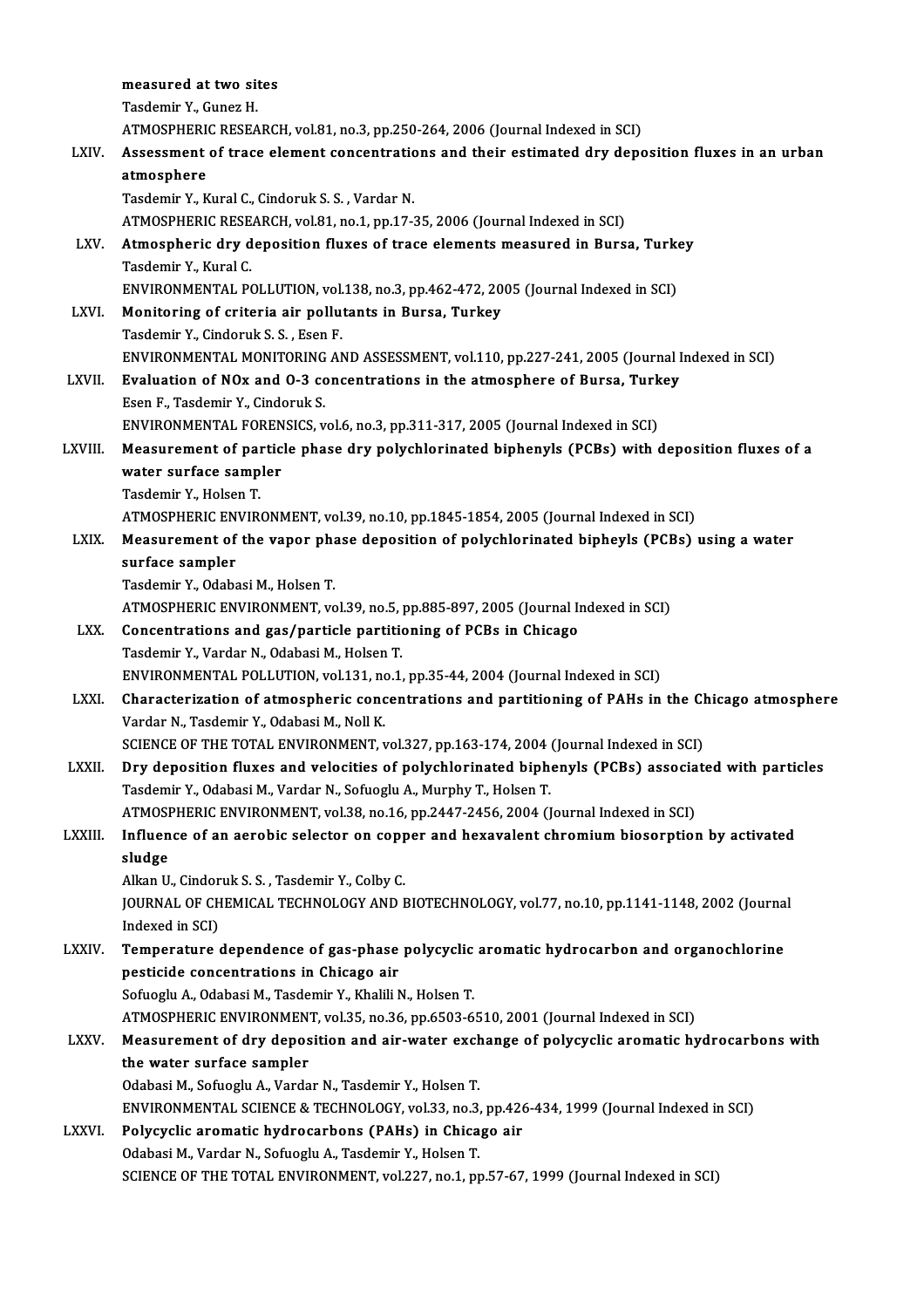### Articles Published in Other Journals

- rticles Published in Other Journals<br>I. Endüstriyel Arıtma Çamurlarındaki Poliaromatik Hidrokarbonların PAH ların Sıcaklık ve UV Işınları<br>Rikisiyle Heyeye Cesisleri Endüstriyel Arıtma Çamur<br>Etkisiyle Havaya Geçişleri<br>KARAÇA Ç. TASDEMİR V Etkisiyle Havaya Geçişleri<br>KARACA G., TAŞDEMİR Y. Uludağ Universitesi Mühendislik Fakültesi Dergisi, vol.21, no.1, pp.1-12, 2016 (Other Refereed National Journals) KARACA G., TAŞDEMİR Y.<br>Uludağ Universitesi Mühendislik Fakültesi Dergisi, vol.21, no.1, pp.1-12, 2016 (Other Refereed Nati<br>II. ALICI SU ORTAMLARINDAKİ POLİHALKALI AROMATİK HİDROKARBONLARIN PAH LAR<br>KONSANTRASYONLARINDAK Uludağ Universitesi Mühendislik Fakültesi Dergisi, vol.21, no.1, pp.1-12, 2016 (Oth<br>ALICI SU ORTAMLARINDAKİ POLİHALKALI AROMATİK HİDROKARBONL.<br>KONSANTRASYONLARININ BÖLGESEL DEĞİŞİMİ NİLÜFER ÇAYI ÖRNEĞİ<br>EKER G. TASDEMİR Y ALICI SU ORTAMLAI<br>KONSANTRASYONLA<br>EKER G., TAŞDEMİR Y.<br>Iludağ Üniversitesi Mi KONSANTRASYONLARININ BÖLGESEL DEĞİŞİMİ NİLÜFER ÇAYI ÖRNEĞİ<br>EKER G., TAŞDEMİR Y.<br>Uludağ Üniversitesi Mühendislik Fakültesi Degisi, vol.21, no.1, pp.191-204, 2016 (Other Refereed National<br>Journale) EKER G., <mark>T</mark><br>Uludağ Ün<br>Journals)<br>POL YCYC Uludağ Üniversitesi Mühendislik Fakültesi Degisi, vol.21, no.1, pp.191-204, 2016 (Other Refereed Natio<br>Journals)<br>III. POLYCYCLIC AROMATIC HYDROCARBON (PAH) LEVELS IN SLUDGES FROM WASTEWATER<br>TREATMENT BLANTS IN RURSA Journals)<br>III. POLYCYCLIC AROMATIC HYDROCARBON (PAH) LEVELS IN SLUDGES FROM WASTEWATER<br>TREATMENT PLANTS IN BURSA SALİHOĞLUN.K., SALİHOĞLU G., Tasdemir Y. TREATMENT PLANTS IN BURSA<br>SALİHOĞLU N. K. , SALİHOĞLU G., Tasdemir Y.<br>SIGMA JOURNAL OF ENGINEERING AND NATURAL SCIENCES-SIGMA MUHENDISLIK VE FEN BILIMLERI DERGISI,<br>VAL3, PR.1, PR.93, 80, 2011 (Journal Indoved in ESC). SALİHOĞLU N. K. , SALİHOĞLU G., Tasdemir Y.<br>SIGMA JOURNAL OF ENGINEERING AND NATURAL SO<br>vol.3, no.1, pp.82-89, 2011 (Journal Indexed in ESCI)<br>Spatial Elustuation of Sulphur Dioxide (SO2) 21 SIGMA JOURNAL OF ENGINEERING AND NATURAL SCIENCES-SIGMA MUHENDISLIK VE FEN BILIMLERI DERGISI,<br>vol.3, no.1, pp.82-89, 2011 (Journal Indexed in ESCI)<br>IV. Spatial Fluctuation of Sulphur Dioxide (SO2) and Particulate Matter (P vol.3, no.1, pp.82-89, 2011 (Journal)<br>Spatial Fluctuation of Sulphur<br>Erbaslar T., Birgul A., TAŞDEMİR Y.<br>CAZLUNIVERSITY JOURNAL OF SCI Spatial Fluctuation of Sulphur Dioxide (SO2) and Particulate Matter (PM) Levels Measu<br>Erbaslar T., Birgul A., TAŞDEMİR Y.<br>GAZI UNIVERSITY JOURNAL OF SCIENCE, vol.19, no.3, pp.143-148, 2006 (Journal Indexed in ESCI)<br>TEMPORA Erbaslar T., Birgul A., TAŞDEMİR Y.<br>GAZI UNIVERSITY JOURNAL OF SCIENCE, vol.19, no.3, pp.143-148, 2006 (Journal Indexed in ESCI)<br>V. TEMPORAL FLUCTUATION OF SULFUR DIOXIDE (SO2) AND PARTICULATE MATTER (PM) LEVELS<br>MEASUR
- GAZI UNIVERSITY JOURN<br><mark>TEMPORAL FLUCTUAT</mark><br>MEASURED IN BURSA<br>Erbeeler T-TASDEMIR V **TEMPORAL FLUCTUAT<br>MEASURED IN BURSA<br>Erbaslar T., TAŞDEMİR Y.**<br>SICMA JOUPNAL OF ENCI MEASURED IN BURSA<br>Erbaslar T., TAŞDEMİR Y.<br>SIGMA JOURNAL OF ENGINEERING AND NATURAL SCIENCES-SIGMA MUHENDISLIK VE FEN BILIMLERI DERGISI,<br>VR. 34, PR. 1, PR. 46, E.E., 3006 (Journal Indoved in ESCI)

Erbaslar T., TAŞDEMİR Y.<br>SIGMA JOURNAL OF ENGINEERING AND NATURAL SCI<br>vol.24, no.1, pp.46-55, 2006 (Journal Indexed in ESCI)

# vol.24, no.1, pp.46-55, 2006 (Journal Indexed in ESCI)<br>Refereed Congress / Symposium Publications in Proceedings

efereed Congress / Symposium Publications in Proceedings<br>I. Seasonal Variations of Organochlorine Pesticides (OCPs) in Air Samples during Day and Night<br>Periods in Bursa Turkey Periods in Bursa, Turkey<br>Periods in Bursa, Turkey<br>EVEP SANLLO TASDEMIR V Seasonal Variations of Org<br>Periods in Bursa, Turkey<br>EKER ŞANLI G., TAŞDEMİR Y.<br>19th World Clean Air Congre Periods in Bursa, Turkey<br>18th San Collean Air Congress, Turkey, 23 - 27 September 2019<br>18th World Clean Air Congress, Turkey, 23 - 27 September 2019 EKER ŞANLI G., TAŞDEMİR Y.<br>18th World Clean Air Congress, Turkey, 23 - 27 September 2019<br>II. Determination of Fluxes and Mass Transfer Coefficients of Polychlorinated Bipheyls (PCBs)<br>SAKIN A E. TASDEMİR V. 18th World Clean Air Cong<br>Determination of Fluxe<br>SAKIN A.E., TAŞDEMİR Y.<br>19th World Clean Air Cong Determination of Fluxes and Mass Transfer Coefficients of Polychlorinat<br>SAKIN A. E., TAŞDEMİR Y.<br>18th World Clean Air Congress, İstanbul, Turkey, 23 - 27 September 2019, pp.115<br>Aritma Camurlarının Vakilması ve Emisyanları

SAKIN A. E. , TAŞDEMİR Y.<br>18th World Clean Air Congress, İstanbul, Turkey, 23 - 27 September 2019, pp.115<br>III. Arıtma Çamurlarının Yakılması ve Emisyonlar: BUSKİ Akışkan Yataklı Çamur Yakma ve Enerji Elde<br>Etme Tesisi Ö 18th World Clean Air<br>Arıtma Çamurlarını<br>Etme Tesisi Örneği<br>TASDEMİR Y Arıtma Çamı<br>Etme Tesisi<br>TAŞDEMİR Y.<br>WATERIST İs Etme Tesisi Örneği<br>TAŞDEMİR Y.<br>WATERIST İstanbul Water Congress and Fair, İstanbul, Turkey, 11 - 13 October 2018<br>Nilüfan Cavu Sodimentinde Polisiklik Anematik Hidrokarben (PAH) Seviyeler

TAŞDEMİR Y.<br>WATERIST İstanbul Water Congress and Fair, İstanbul, Turkey, 11 - 13 October 2018<br>IV. Nilüfer Çayı Sedimentinde Polisiklik Aromatik Hidrokarbon (PAH) Seviyelerinin İncelenmesi<br>EKER G., TAŞDEMİR Y. WATERIST İstanbul W<br>Nilüfer Çayı Sedime<br>EKER G., TAŞDEMİR Y.<br>Hluelararası Su ve Çavı Nilüfer Çayı Sedimentinde Polisiklik Aromatik Hidrokarboı<br>EKER G., TAŞDEMİR Y.<br>Uluslararası Su ve Çevre Kongresi, Bursa, Turkey, 22 March 2018<br>Buski Dožu Atıksu Anıtma Tesisine Yerlestinilen Zeutin Ağa

EKER G., TAŞDEMİR Y.<br>Uluslararası Su ve Çevre Kongresi, Bursa, Turkey, 22 March 2018<br>V. Buski Doğu Atıksu Arıtma Tesisine Yerleştirilen Zeytin Ağacı Bileşenlerinde PCB Seviyelerinin<br>Pelirlenmesi Uluslararası S<mark>ı</mark><br>Buski Doğu *A*<br>Belirlenmesi<br>VERİM İ. TASE Buski Doğu Atıksu A<br>Belirlenmesi<br>VERİM İ., TAŞDEMİR Y.<br>Hluclararası Su ve Covr Belirlenmesi<br>VERİM İ., TAŞDEMİR Y.<br>Uluslararası Su ve Çevre Kongresi SUÇEV, Bursa, Turkey, 22 - 24 March 2018, pp.1590-1598

VI. Nilüfer Çayı Sedimentinde Polisiklik Aromatik Hidrokarbon (PAH) Seviyelerinin EKERG.,TAŞDEMİRY.

UluslararasıSu veÇevreKongresiSUÇEV,Bursa,Turkey,22 -24March 2018,pp.1807-1816

VII. Organaklorlu Pestisitlerin (OCP'lerin) Doğancı Barajı'na Atmosferik Çökelmelerinin İncelenmesi LeylekA.T. ,EKERG.,TAŞDEMİRY.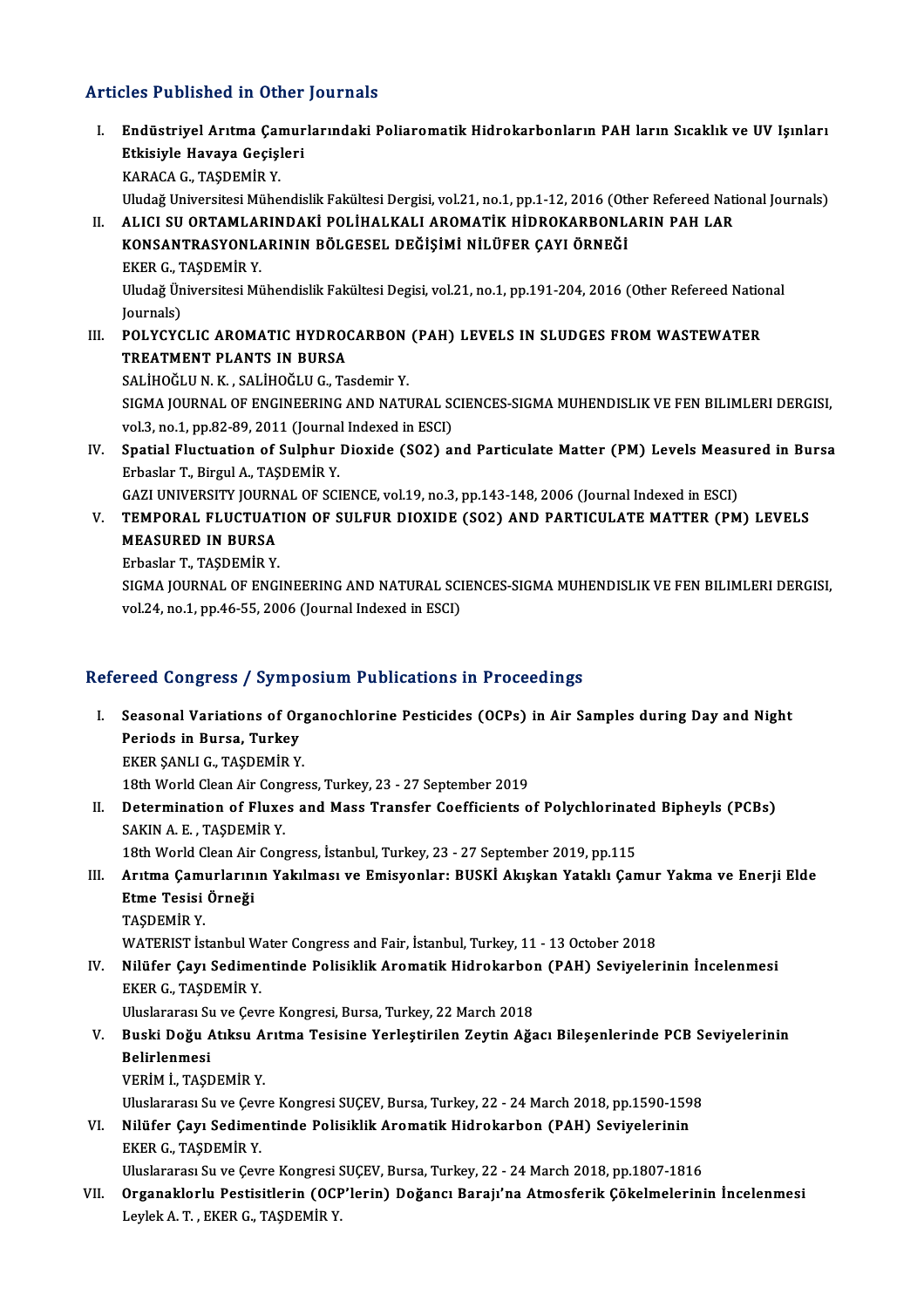Uluslararası Su ve Çevre Kongresi SUÇEV, Bursa, Turkey, 22 - 24 March 2018, pp.1817-1825

- Vluslararası Su ve Çevre Kongresi SUÇEV, Bursa, Turkey, 22 24 March 2018, pp.1817-1825<br>VIII. Atmosferik OCP Seviyelerinin Zeytin ve Çam Ağacı Bileşenleri Üzerine Etkisinin Bir Atıksu Arıtma<br>Tesisinde İngelenmesi Uluslararası Su ve Çevre<br>Atmosferik OCP Seviye<br>Tesisinde İncelenmesi<br>SAKIN A E - TASDEMİR Y Atmosferik OCP Seviyelerinin Z<br>Tesisinde İncelenmesi<br>SAKIN A. E. , TAŞDEMİR Y., MERT C.<br>Hluelarares: Su ve Covre Konsresi S Tesisinde İncelenmesi<br>SAKIN A. E. , TAŞDEMİR Y., MERT C.<br>Uluslararası Su ve Çevre Kongresi SUÇEV, Bursa, Turkey, 22 - 24 March 2018, pp.1627-1637<br>Arıtma Camurlarının Yakılması ve Emisyonları Bursa Örneği SAKIN A. E. , TAŞDEMİR Y., MERT C.<br>Uluslararası Su ve Çevre Kongresi SUÇEV, Bursa, Turkey, 22 - 24 Ma<br>IX. Arıtma Çamurlarının Yakılması ve Emisyonlar: Bursa Örneği<br>TASDEMİR V Uluslararası S<br><mark>Arıtma Çamı</mark><br>TAŞDEMİR Y.<br>Uluslararası S Arıtma Çamurlarının Yakılması ve Emisyonlar: Bursa Ör<br>TAŞDEMİR Y.<br>Uluslararası Su ve Çevre Kongresi SUCEV, 22 - 24 March 2018<br>Poliaromatik Hidrokarbonların Bursa Kont Atmosforind TAŞDEMİR Y.<br>Uluslararası Su ve Çevre Kongresi SUCEV, 22 - 24 March 2018<br>X. Poliaromatik Hidrokarbonların Bursa Kent Atmosferindeki Konsantrasyonve Toplam Çöeklme Akı<br>Soviyeleri
	- Uluslararas<br><mark>Poliaroma</mark><br>Seviyeleri<br>Pipciu A Poliaromatik Hidrokarbonların Bursa Keı<br>Seviyeleri<br>BİRGÜL A., TAŞDEMİR Y., KURT KARAKUŞ P. B.<br>Uluslararası Su ve Cavre Kongresi SUCEV, Burs Seviyeleri<br>BİRGÜL A., TAŞDEMİR Y., KURT KARAKUŞ P. B.<br>Uluslararası Su ve Çevre Kongresi SUÇEV, Bursa, Turkey, 22 March 2018, pp.1638-1644

BİRGÜL A., TAŞDEMİR Y., KURT KARAKUŞ P. B.<br>Uluslararası Su ve Çevre Kongresi SUÇEV, Bursa, Turkey, 22 March 2018, pp.1638-1644<br>XI. Poliaromatik Hidrokarbonların Bursa Kent Atmosferindeki Konsantrasyon ve Toplam Çökelme Uluslararas<br><mark>Poliaroma</mark><br>Seviyeleri<br>Pincíli A Seviyeleri<br>BİRGÜL A., TAŞDEMİR Y., KURT KARAKUŞ P. B.

Uluslararası Su ve Çevre KOngresi, 22 - 24 March 2018, pp.1718

BİRGÜL A., TAŞDEMİR Y., KURT KARAKUŞ P. B.<br>Uluslararası Su ve Çevre KOngresi, 22 - 24 March 2018, pp.1718<br>XII. Atmosferik OCP Seviyelerinin Zeytin ve Çam Ağacı Bileşenleri Üzerine Etkisinin Bir Atıksu Arıtma<br>Tesisinde Uluslararası Su ve Çevre<br>Atmosferik OCP Seviye<br>Tesisinde İncelenmesi<br>SAKIN A E - TASDEMİR Y Atmosferik OCP Seviyelerinin Z<br>Tesisinde İncelenmesi<br>SAKIN A. E. , TAŞDEMİR Y., MERT C.<br>Hluelarares: Su ve Covre Konsresi S Tesisinde İncelenmesi<br>SAKIN A. E. , TAŞDEMİR Y., MERT C.<br>Uluslararası Su ve Cevre Kongresi SUCEV, 22 - 24 March 2018<br>Evanoration of Bolyavelia Aromatis Hydrosarbons (BAH

- SAKIN A. E. , TAŞDEMİR Y., MERT C.<br>Uluslararası Su ve Cevre Kongresi SUCEV, 22 24 March 2018<br>XIII. Evaporation of Polycyclic Aromatic Hydrocarbons (PAHs) from the Automotive Treatment Sludge<br>During PAH Photodogradati Uluslararası Su ve Cevre Kongresi SUCEV, 22 - 24<br>Evaporation of Polycyclic Aromatic Hydroca<br>During PAH Photodegradation Applications<br>FKEP C TASDEMIP V Evaporation of Poly<br>During PAH Photode<br>EKER G., TAŞDEMİR Y.<br><sup>9th Atmosphoris Scien</sup> Buring PAH Photodegradation Applications<br>EKER G., TAŞDEMİR Y.<br>8th Atmospheric Sciences Symposium – ATMOS 2017, İstanbul, Turkey, 1 - 04 November 2017, pp.249-259<br>Determination of Atmospheric PCB Gonsontrations in a Semi Bu EKER G., TAŞDEMİR Y.<br>8th Atmospheric Sciences Symposium – ATMOS 2017, İstanbul, Turkey, 1 - 04 November 201<br>XIV. Determination of Atmospheric PCB Concentrations in a Semi-Rural Area of Bursa
	-
- 8th Atmospheric Sciences Symposium A<br>Determination of Atmospheric PCB (<br>CALIŞKAN B., ŞUMNULU N., TAŞDEMİR Y. Betermination of Atmospheric PCB Concentrations in a Semi-Rural Area of Bursa<br>CALISKAN B., ŞUMNULU N., TAŞDEMİR Y.<br>8th Atmospheric Sciences Symposium – ATMOS 2017, İstanbul, Turkey, 1 - 04 November 2017, pp.221-227<br>Atmosph CALISKAN B., SUMNULU N., TASDEMIR Y.<br>8th Atmospheric Sciences Symposium – ATMOS 2017, İstanbul, Turkey, 1 - 04 November 2<br>XV. Atmospheric PCB Concentrations At Two Different Sites and Their Time Trends<br>SAKIN A E CIND
- 8th Atmospheric Sciences Symposium ATI<br>**Atmospheric PCB Concentrations At T**<br>SAKIN A. E. , CİNDORUK S. S. , TAŞDEMİR Y.<br><sup>9th</sup> Atmospheric Sciences Symposium 8thReformal Atmospheric PCB Concentrations At Two Different Sites and Their Time Trends<br>SAKIN A. E. , CINDORUK S. S. , TAŞDEMIR Y.<br>8th Atmospheric Sciences Symposium – ATMOS 2017, İstanbul, Turkey, 1 - 04 November 2017, pp
- XVI. BURSA'DA ÜÇ FARKLI BÖLGEDE ATMOSFERİK OCPKONSANTRASYONLARININ VE ZEYTİN AĞACI 8th Atmospheric Sciences Symposium – ATMOS 2017, İstanbul,<br>BURSA'DA ÜÇ FARKLI BÖLGEDE ATMOSFERİK OCPKONS<br>BÖLÜMLERİNDEKİOCP DAĞILIMLARININ İNCELENMESİ<br>SAKIN A E. CİNDOPUK S.S. ESEN E. CALISKAN B. TASDEMİP BURSA'DA ÜÇ FARKLI BÖLGEDE ATMOSFERİK OCPKONSAN<br>BÖLÜMLERİNDEKİOCP DAĞILIMLARININ İNCELENMESİ<br>SAKIN A. E. , CİNDORUK S. S. , ESEN F., ÇALIŞKAN B., TAŞDEMİR Y.<br>VIL III USAL HAVA KİRLİLİĞİ VE KONTROLÜ SEMBOZYUMU Artak BÖLÜMLERİNDEKİOCP DAĞILIMLARININ İNCELENMESİ<br>SAKIN A. E. , CİNDORUK S. S. , ESEN F., ÇALIŞKAN B., TAŞDEMİR Y.<br>VII. ULUSAL HAVA KİRLİLİĞİ VE KONTROLÜ SEMPOZYUMU, Antalya, Turkey, 1 - 03 November 2017, vol.1, pp.413-<br>42E

SAKI<br>VII. l<br>425<br>Birg VII. ULUSAL HAVA KİRLİLİĞİ VE KONTROLÜ SEMPOZYUMU, Antalya, Turkey, 1 - 03 November 20<br>425<br>XVII. Birgül, A., Kurt-Karakuş, P.B., Taşdemir, Y. 'Kentsel Bölge Atmosferinde Poliaromatik<br>Hidrokarhanların Yağmunayıyı Kansantras

425<br>XVII. Birgül, A., Kurt-Karakuş, P.B., Taşdemir, Y. 'Kentsel Bölge Atmosferinde Poliaromatik<br>Hidrokarbonların Yağmursuyu Konsantrasyonu ve Islak Çökelme Akılarının Belirlenmesi: Bursa İli Örneği' s: 292-305 (Sunum). Hidrokarbonların Yağmursuyu Konsantra<br>Örneği' s: 292-305 (Sunum).<br>BİRGÜL A., KURT KARAKUŞ P. B. , TAŞDEMİR Y.<br>VIL Ulusal Hava Kirliliği ve Kontrolü Sonnegray

VII. Ulusal Hava Kirliliği ve Kontrolü Sempozyumu (01-03 Kasım 2017, Antalya), Antalya, Turkey, 1 - 03 November<br>2017 BIRGÜ<br>VII. UI<br>2017<br>KENT VII. Ulusal Hava Kirliliği ve Kontrolü Sempozyumu (01-03 Kasım 2017, Antalya), Antalya, Turkey, 1<br>2017<br>XVIII. KENTSEL BÖLGE ATMOSFERİNDE POLİAROMATİKHİDROKARBONLARIN YAĞMURSUYU

- 2017<br>KENTSEL BÖLGE ATMOSFERİNDE POLİAROMATİKHİDROKARBONLARIN YAĞMURSUYU<br>KONSANTRASYONU VEISLAK ÇÖKELME AKILARININ BELİRLENMESİ: BURSA İLİ ÖRNEĞİ<br>RİRÇÜL A, KURT KARAKUS B.P., TASDEMİR V KENTSEL BÖLGE ATMOSFERİNDE POLİAR<br>KONSANTRASYONU VEISLAK ÇÖKELME AH<br>BİRGÜL A., KURT KARAKUŞ P. B. , TAŞDEMİR Y.<br>VILHUSSLHƏVƏ Kirilliği ve Kontrolü Sonnograv KONSANTRASYONU VEISLAK ÇÖKELME AKILARININ BELİRLENMESİ: BURSA İLİ (<br>BİRGÜL A., KURT KARAKUŞ P. B. , TAŞDEMİR Y.<br>VII. Ulusal Hava Kirliliği ve Kontrolü Sempozyumu, Antalya, Turkey, 1 - 03 November 2017<br>Polyshlorinated Binha BİRGÜL A., KURT KARAKUŞ P. B. , TAŞDEMİR Y.<br>1- 103 November 2017 VII. Ulusal Hava Kirliliği ve Kontrolü Sempozyumu, Antalya, Turkey, 1 - 103 November 2017<br>12 XIX. Polychlorinated Biphenyls (PCBs) Levels and Variation i
- CİNDORUKS.S. ,SAKINA.E. ,TAŞDEMİRY. Polychlorinated Biphenyls (PCBs) Levels and Variation in an Urban Area of Bursa<br>CINDORUK S.S., SAKIN A.E., TAŞDEMİR Y.<br>International Congress of Health and Environment, Adana, Turkey, 23 - 25 October 2017, vol.1, pp.209<br>RA
- XX. PAH DETERMINATIONS BY THE PASSIVE AIR SAMPLER AND PINE COMPONENTS IN BURSA<br>Durak N., ESEN F., SAKIN A. E., TAŞDEMİR Y. International Congress of Health and Enviror<br>**PAH DETERMINATIONS BY THE PASSIVI**<br>Durak N., ESEN F., SAKIN A. E. , TAŞDEMİR Y.<br>1st INTERNATIONAL BLACK SEA CONGRESS. 1st INTERNATIONAL BLACK SEA CONGRESS ON ENVIRONMENTAL SCIENCES(IBCESS), Giresun, Turkey, 31 August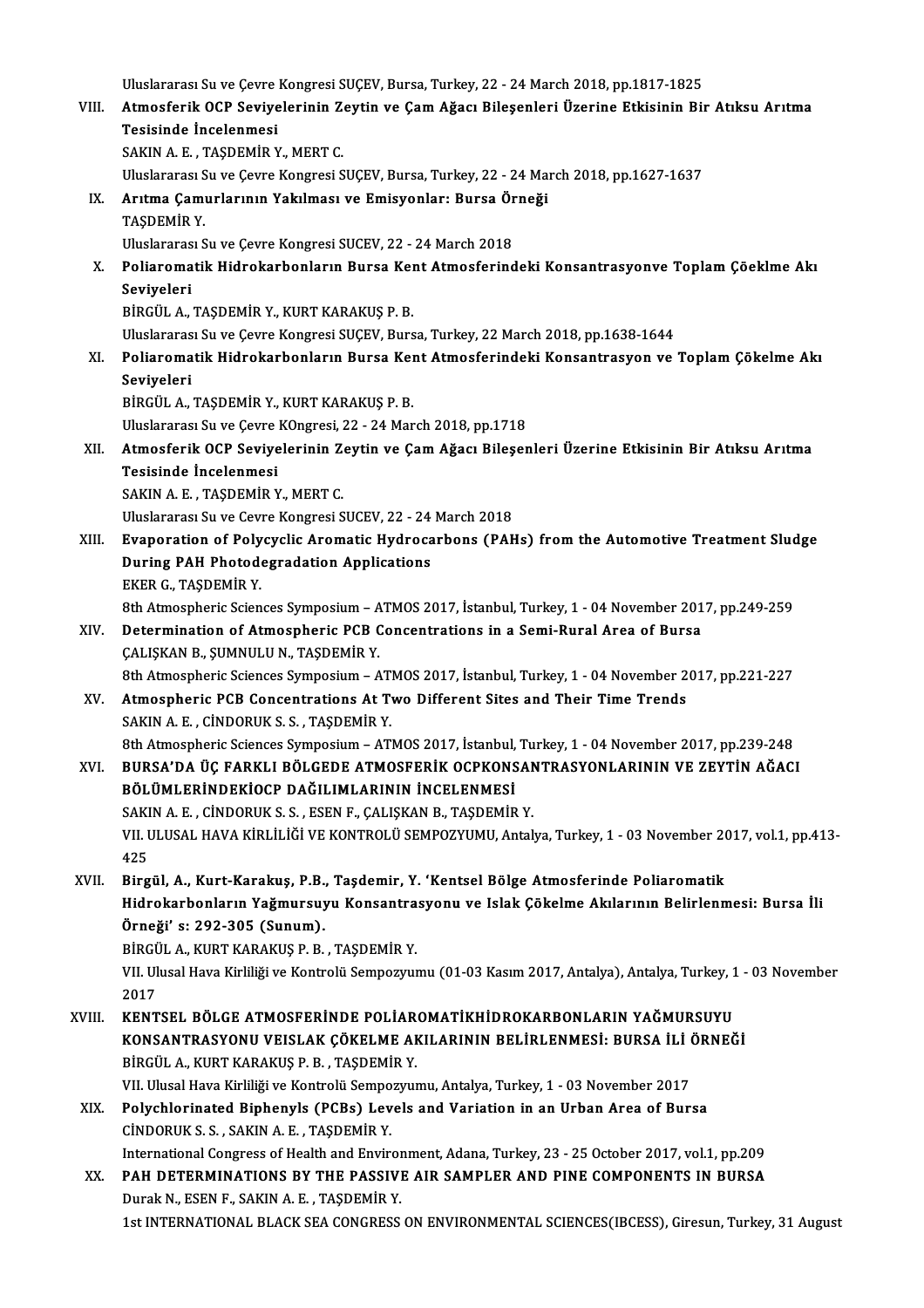-03 September 2016,vol.1,pp.299-308 - 03 September 2016, vol.1, pp.299-308<br>XXI. MONITORING THE CHANGES OF TEMPORAL AND REGIONAL PAH LEVELS BY OLIVESAMPLES - 03 September 2016, vol.1, pp.29<br>**MONITORING THE CHANGES (Y**ıldırım B., ESEN F., TAŞDEMİR Y.<br>1st INTERNATIONAL BLACK SEA MONITORING THE CHANGES OF TEMPORAL AND REGIONAL PAH LEVELS BY OLIVESAMPLES<br>Yıldırım B., ESEN F., TAŞDEMİR Y.<br>1st INTERNATIONAL BLACK SEA CONGRESS ON ENVIRONMENTAL SCIENCES(IBCESS), Giresun, Turkey, 31 August<br>2016–03 Santam Yıldırım B., ESEN F., TAŞDEMİR Y.<br>1st INTERNATIONAL BLACK SEA CONGRESS 0<br>2016 - 03 September 2017, vol.2, pp.970-980<br>BAH determinations by nassive air sampl 1st INTERNATIONAL BLACK SEA CONGRESS ON ENVIRONMENTAL SCIENCES(IBCESS<br>2016 - 03 September 2017, vol.2, pp.970-980<br>XXII. PAH determinations by passive air sampler and pine components in Bursa<br>Durak N. ESEN E. TASDEMIP Y. SA 2016 - 03 September 2017, vol.2, pp.970-980<br>
PAH determinations by passive air sampler and<br>
Durak N., ESEN F., TAŞDEMİR Y., SAKIN A. E.<br>
Ibcess 2016, Turkey, 31 August - 03 September 2016 PAH determinations by passive air sampler and<br>Durak N., ESEN F., TAŞDEMİR Y., SAKIN A. E.<br>Ibcess 2016, Turkey, 31 August - 03 September 2016<br>Determination of Atmospharis PCB I aval Variat Durak N., ESEN F., TAŞDEMİR Y., SAKIN A. E.<br>Ibcess 2016, Turkey, 31 August - 03 September 2016<br>XXIII. Determination of Atmospheric PCB Level Variations in Continuously Collected Samples<br>durak n. ESEN E. TASDEMİR Y. SAKIN A Ibcess 2016, Turkey, 31 August - 03 Septem<br>Determination of Atmospheric PCB Lev<br>durak n., ESEN F., TAŞDEMİR Y., SAKIN A. E.<br>IPCESS 2016-29 August - 02 September 201 Determination of Atmospheric PCB Level<br>durak n., ESEN F., TAŞDEMİR Y., SAKIN A. E.<br>IBCESS 2016, 29 August - 03 September 2016<br>Effect of Photosonsitisor Disthylomine er durak n., ESEN F., TAŞDEMİR Y., SAKIN A. E.<br>IBCESS 2016, 29 August - 03 September 2016<br>XXIV. Effect of Photosensitizer Diethylamine on the Evaporation of Polycyclic Aromatic Hydrocarbons<br>PAHs from the Industrial Sludge IBCESS 2016, 29 August - 03 September 2016 KARACAG.,TAŞDEMİRY. PAHs from the Industrial Sludge<br>KARACA G., TAŞDEMİR Y.<br>4th European Conference on Sludge Management, İzmir, Turkey, 26 - 27 May 2014<br>Polyavelis Arematis Hydroserbens RAHs Pemeval Anplisations in the Indu KARACA G., TAŞDEMİR Y.<br>4th European Conference on Sludge Management, İzmir, Turkey, 26 - 27 May 2014<br>XXV. Polycyclic Aromatic Hydrocarbons PAHs Removal Applications in the Industrial Treatment Sludge<br>Heing HV and TiO2 4th European Confere<br>Polycyclic Aromatic<br>Using UV and TiO2<br>KARACA C. TASDEMİ Polycyclic Aromatic Hy<br>Using UV and TiO2<br>KARACA G., TAŞDEMİR Y.<br>Ath Euronean Conference Using UV and TiO2<br>KARACA G., TAŞDEMİR Y.<br>4th European Conference on Sludge Management, İzmir, Turkey, 26 - 27 May 2014 KARACA G., TAŞDEMİR Y.<br>4th European Conference on Sludge Management, İzmir, Turkey, 26 - 27 May 2014<br>XXVI. Koyun Ağılları Atmosferinde Amonyak NH3 Metan CH4 Hidrojen Sülfür H2S ve Karbondioksit CO2<br>Kansantrasyonlarının Bal 4th European Conference on Sludge Management, İzmir, Turkey, 26 - 27 May 2014<br>Koyun Ağılları Atmosferinde Amonyak NH3 Metan CH4 Hidrojen Sülfür H2S ve Karbondioksit CO<br>Konsantrasyonlarının Belirlenmesi Çevresel Salım ve Ya Koyun Ağılları Atmosferinde Al<br>Konsantrasyonlarının Belirlenı<br>Hayvan Refahı Üzerine Etkileri<br>FULE İ YASLIQĞLUF SİMSEKE Konsantrasyonlarının Belirlenmesi Çevresel Salım ve Yayılım Modellerinin Geliştiril<br>Hayvan Refahı Üzerine Etkileri<br>KILIÇ İ., YASLIOĞLU E., ŞİMŞEK E., Arıcı İ., TAŞDEMİR Y., Heber A., Onuk A., ÖZİŞ ALTINÇEKİÇ Ş.<br>ULUDAĞ ÜNİV Hayvan Refahı Üzerine Etkileri<br>KILIÇ İ., YASLIOĞLU E., ŞİMŞEK E., Arıcı İ., TAŞDEMİR Y., Heber A., Onuk A., ÖZİŞ ALTINÇEKİÇ Ş.<br>ULUDAĞ ÜNİVERSİTESİIII. BİLGİLENDİRME ve AR-GE GÜNLERİ, Bursa, Turkey, 12 - 14 November 2013, v KILIÇ İ.,<br>ULUDA<br>pp.266<br>Kantaa ULUDAĞ ÜNİVERSİTESİIII. BİLGİLENDİRME ve AR-GE GÜNLERİ, Bursa, Turkey, 12 - 14 November 2013, v<br>pp.266<br>XXVII. Kentsel Arıtma Çamurlarındaki Poliaromatik Hidrokarbonların Uzaklaştırılmasında Alternatif<br>vöntemler pp.266<br>Kentsel Ari<br>Yöntemler<br>KARACA C Kentsel Arıtma Çamurl<br>Yöntemler<br>KARACA G., TAŞDEMİR Y.<br>2. Uluslararası Bursa Su K Yöntemler<br>KARACA G., TAŞDEMİR Y.<br>3. Uluslararası Bursa Su Kongresi ve Sergisi, Bursa, Turkey, 22 - 24 March 2013, pp.999-1006<br>Kontasl Autma Camurlarındaki Boliaramatik Hidrokarbanların BAH lar Hasklastırılı KARACA G., TAŞDEMİR Y.<br>3. Uluslararası Bursa Su Kongresi ve Sergisi, Bursa, Turkey, 22 - 24 March 2013, pp.999-1006<br>XXVIII. Kentsel Arıtma Çamurlarındaki Poliaromatik Hidrokarbonların PAH lar Uzaklaştırılmasında Fenton 3. Uluslararası<br>Kentsel Arıtm<br>Uygulamaları<br>KARACA C. TAS Kentsel Arıtma Çamurl<br>Uygulamaları<br>KARACA G., TAŞDEMİR Y.<br>4. Ulusel Katı Atlı Yönetin Uygulamaları<br>KARACA G., TAŞDEMİR Y.<br>4. Ulusal Katı Atık Yönetimi Kongresi, UKAY 2012, ANTAYLYA, Turkey, 17 - 20 October 2012, pp.30<br>Mignation of BAHa in Eood Industry Sludge ta the Air During Berneyal by UV and TiO2 KARACA G., TAŞDEMİR Y.<br>4. Ulusal Katı Atık Yönetimi Kongresi, UKAY 2012, ANTAYLYA, Turkey, 17 - 20 October 2012, pp.30<br>28XIX. Migration of PAHs in Food Industry Sludge to the Air During Removal by UV and TiO2<br>28 4. Ulusal Katı Atık Yönetin<br>Migration of PAHs in F<br>KARACA G., TAŞDEMİR Y.<br>Air Quality Manazamant a Migration of PAHs in Food Industry Sludge to the Air During Removal by UV and TiO2<br>KARACA G., TAŞDEMİR Y.<br>Air Quality Management at Urban, Regional and Global Scales 4th International Symposium and IUAPPA Regional<br>Conferen KARACA G., TAŞDEMİR Y.<br>Air Quality Management at Urban, Regional and Global Scales<br>Conference, İstanbul, Turkey, 10 - 13 September 2012, pp.80<br>Effect of Disthylamıne an PAH Bemoval fram Municina Air Quality Management at Urban, Regional and Global Scales 4th International Symposium<br>Conference, İstanbul, Turkey, 10 - 13 September 2012, pp.80<br>XXX. Effect of Diethylamıne on PAH Removal from Municipal Sludge Under UV Conference, İstanbul, Turl<br><mark>Effect of Diethylamıne</mark><br>KARACA G., TAŞDEMİR Y.<br>Illuclararacı Sürdürülebil KARACA G., TAŞDEMİR Y.<br>Uluslararası Sürdürülebilir Su ve Atıksu Sempozyumu, Konya, Turkey, 26 - 28 October 2010, vol.2, pp.1249-1256 KARACA G., TAŞDEMİR Y.<br>125-Yuluslararası Sürdürülebilir Su ve Atıksu Sempozyumu, Konya, Turkey, 26 - 28 October 2010, vol.2, pp.1249<br>125-XXXI. Bursa daki Atıksu Arıtma Tesislerinde Oluşan Çamurlarda Çok Halkalı Aromati Uluslararası Sürc<br><mark>Bursa daki Atık</mark><br>PAH Seviyeleri<br>s<u>ariyoğun v</u> Bursa daki Atıksu Arıtma Tesislerinde Oluşan Çamurlarda Çok Halkalı Aromatik Hidrokarl<br>PAH Seviyeleri<br>SALİHOĞLU N.K., SALİHOĞLU G., CİNDORUK S. S., KARACA G., YOLSAL D., OĞULMUŞ R., TAŞDEMİR Y.<br>Türkiye'de Katı Atık Yönetim PAH Seviyeleri<br>SALİHOĞLU N. K. , SALİHOĞLU G., CİNDORUK S. S. , KARACA G., YOLSAL D., OĞULMUŞ R., TAŞDEMİR Y.<br>Türkiye'de Katı Atık Yönetimi Sempozyumu (TÜRKAY), İstanbul, Turkey, 15 - 17 June 2009, pp.559-565<br>Assassmant an SALİHOĞLU N. K. , SALİHOĞLU G., CİNDORUK S. S. , KARACA G., YOLSAL D., OĞULMUŞ R., TAŞDEMİR Y.<br>Türkiye'de Katı Atık Yönetimi Sempozyumu (TÜRKAY), İstanbul, Turkey, 15 - 17 June 2009, pp.559-56<br>XXXII. Assessment and mea Türkiye'de Katı Atık Yönetimi Sempozyumu (TÜRKAY), İstanla<br>Assessment and measurements of SO2 and NOx pollut<br>TAŞDEMİR Y., ESEN F., UYGUR A., BAŞKAYA H. S. , PINARLI V.<br>SECOTOV 98 International Conference on Essteviselegy a SECOTOX 98 International Conference on Ecotoxicology and Environmental Safety, Antalya, Turkey, 19 - 21<br>October 1998, pp.54 TAŞDEMİR Y., ESEN F., UYGUR A., BAŞKAYA H. S., PINARLI V. SECOTOX 98 International Conference on Ecotoxicology and Environmental Safety,<br>October 1998, pp.54<br>XXXIII. Evsel Atıksuların Mikrobiyolojik Kompozisyonu ve Halk Sağlığına Etkileri October 1998, pp.54<br><mark>Evsel Atıksuların Mikrobiyolojik Kompozis</mark><br>ALKAN U., TAŞDEMİR Y., KARAER F., TEKSOY A.<br>Kavçeri L.Atıksu Sompozinumu Turkey 22, 24 I ALKAN U., TAŞDEMİR Y., KARAER F., TEKSOY A.<br>Kayseri I. Atıksu Sempozyumu, Turkey, 22 - 24 June 1998